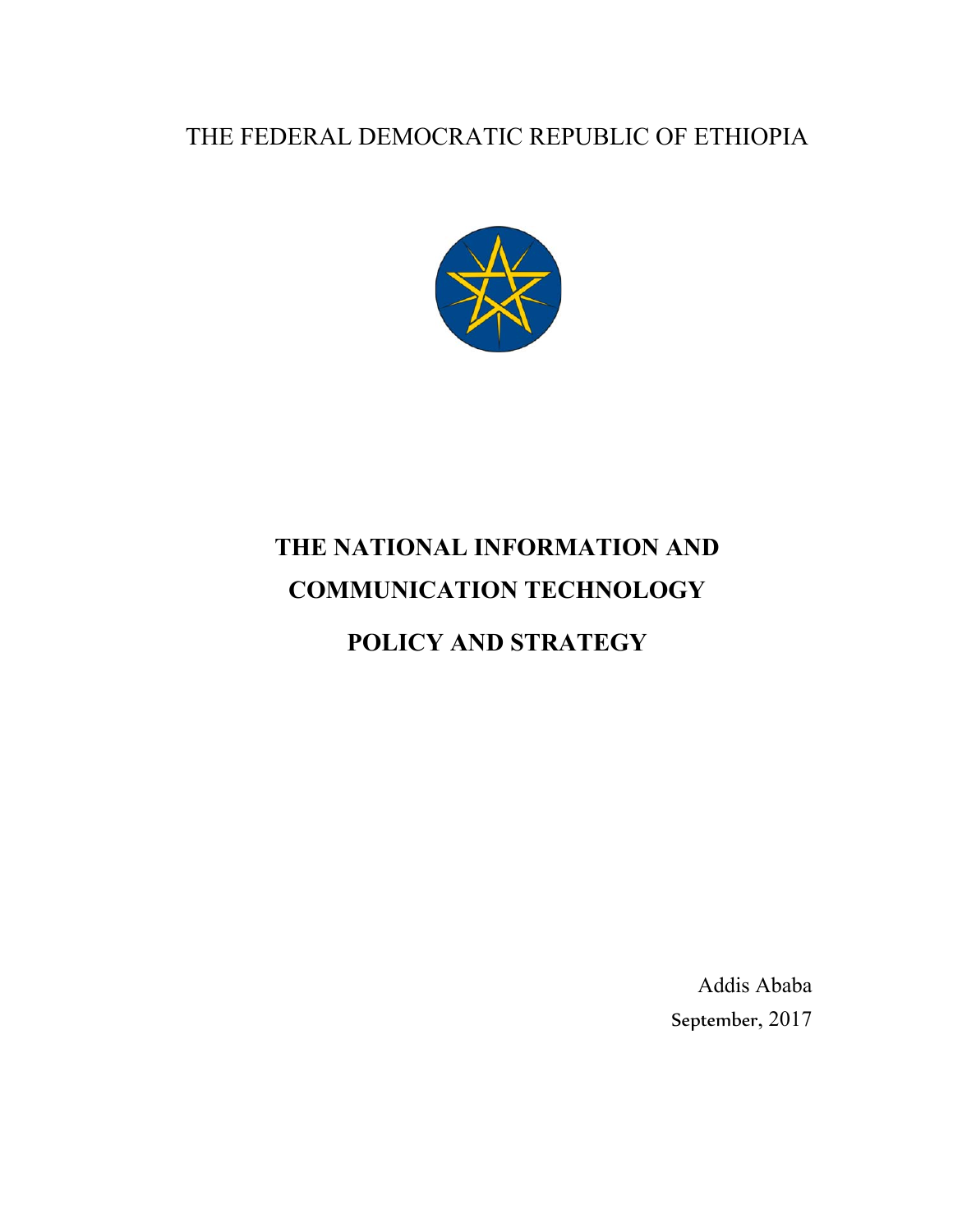## **Table of Contents**

| L<br>÷<br>۳ |
|-------------|
|-------------|

| 2.8. ICT for Government Administration and Services (E-Government)  16 |
|------------------------------------------------------------------------|
|                                                                        |
|                                                                        |
|                                                                        |
|                                                                        |
|                                                                        |
|                                                                        |
|                                                                        |
|                                                                        |
|                                                                        |
|                                                                        |
|                                                                        |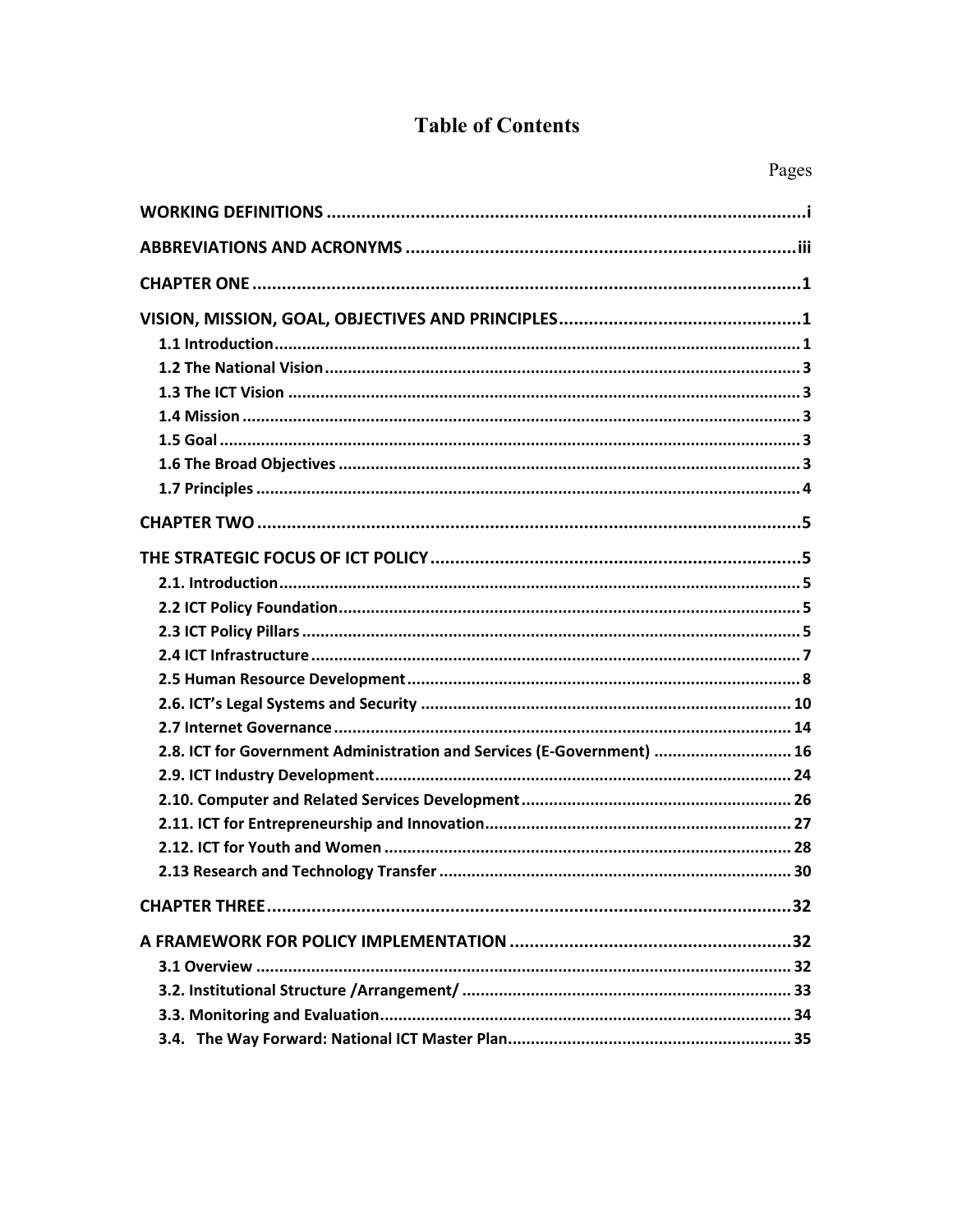## *WORKING DEFINITIONS*

- 1) Agri-Net Means a network of agricultural research centers across the country providing IT based video conferencing services, Internet, etc.
- 2) Broad Casting Means the distribution of information using radio, television, Internet, intranets, and other technologies used in mass communication.
- 3) Digital Divide Means the technological gap between countries or regions that have fully exploited ICT and those that have not.
- 4) Electronic Commerce (E-Commerce) Means business activities involving consumers, manufacturers, suppliers, service providers and intermediaries using computer networks such as the Internet to conduct business.
- 5) Electronic Government (E-Government) Refers to the delivery by Government of services, through the use of information and communication technologies action and transactions that includes Government to consumers, Government to Business and Govern to Government.

6) EthERNet Means Ethiopian Education and Research Network, Network of Government Higher Education institutions for sharing research and knowledge transfer among local universities and collaboration with international research organizations to facilitate innovation and keep quality of education.

7) Information Based Economy Means a country or region where ICT has turned to be the bases of the economic foundation.

8) Information Society Means a society where information and communication technology has been fully exploited and is part of everyday life.

9) Information and Communication Technology Means the convergence of technologies and information services in telecommunications, information technology, and broadcasting.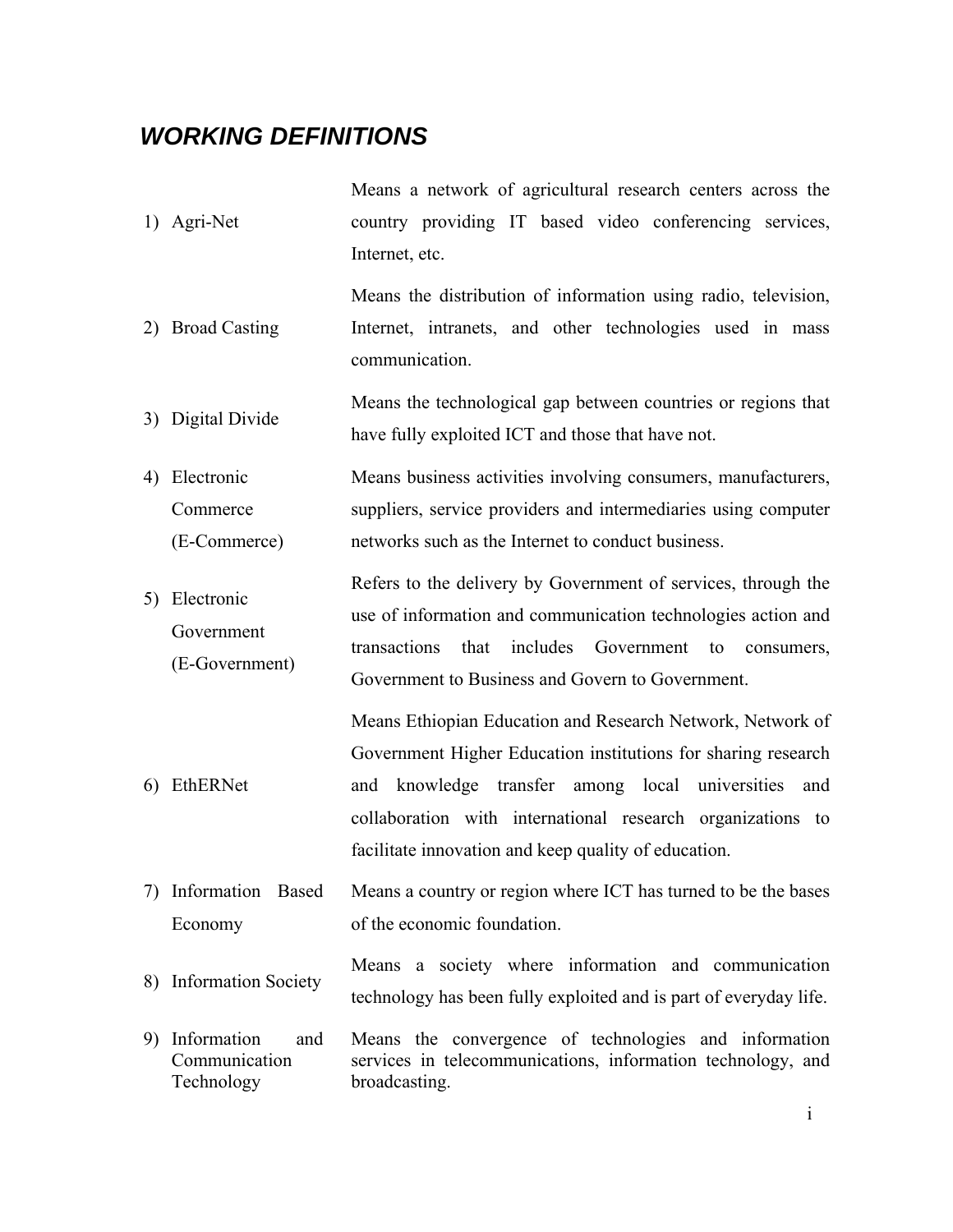| 10) ICT Parks                            | Means a high ICT industrial zone specially designed to attract<br>local and foreign direct investment.                                                                                                                                   |
|------------------------------------------|------------------------------------------------------------------------------------------------------------------------------------------------------------------------------------------------------------------------------------------|
| 11) Incubator Projects                   | Means ICT projects designed as start-up ventures with the hope<br>of "growing" from a start-up to a self sustaining organization,<br>after initial capital outlay and possible management<br>consultancy.                                |
| 12) Information<br>Technology            | Embraces the use of computers and office systems technologies<br>for the collection, processing, storing, packaging<br>and<br>dissemination of information.                                                                              |
| 13) Internet                             | Means a seamless and global network of computer systems<br>providing services                                                                                                                                                            |
| 14) Knowledge<br><b>Based</b><br>Economy | Means a country or region where ICT is extensively used and<br>the foundation of the economic development is the knowledge<br>of society.                                                                                                |
| 15) School-Net                           | Means a network of high schools all over the country providing<br>distance education services (broadcasting classroom content,<br>Internet, etc.)                                                                                        |
| 16) Unicode                              | Means an industry standard allowing computers to consistently<br>represent and manipulate text expressed in any of the world's<br>writing systems.                                                                                       |
| 17) Woreda-Net                           | Means a three-tier architecture based government network for<br>use at Federal, Regional, and Woreda levels to provide basic IP<br>services (Web service, VOIP (voice over IP), Directory<br>Service, Messaging and Video Conferencing). |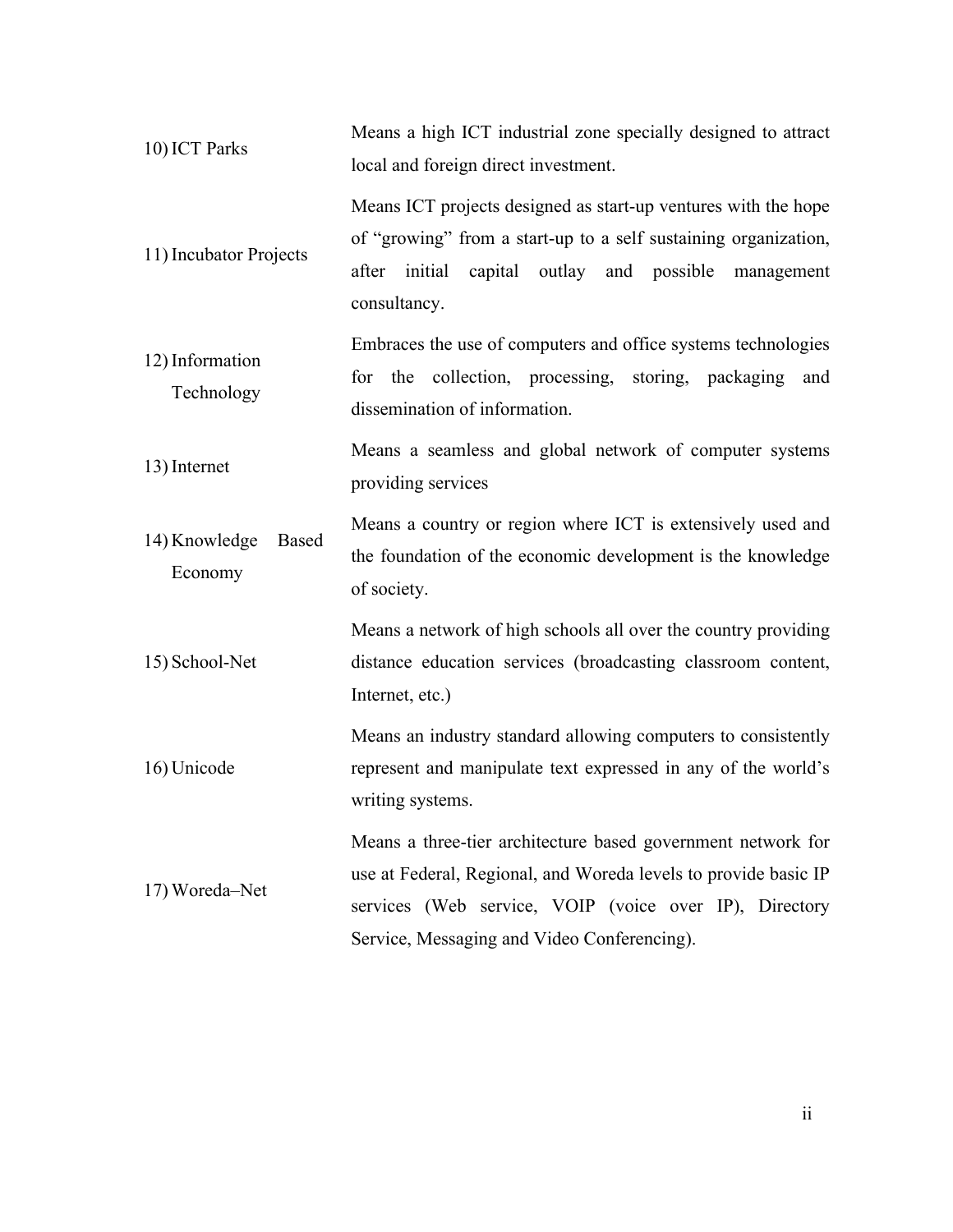## *ABBREVIATIONS AND ACRONYMS*

- 1) MCIT Ministry of Communication and Information Technology.
- 2) ICT Information and Communication Technology
- 3) NICTC National Information and Communication Technology Council.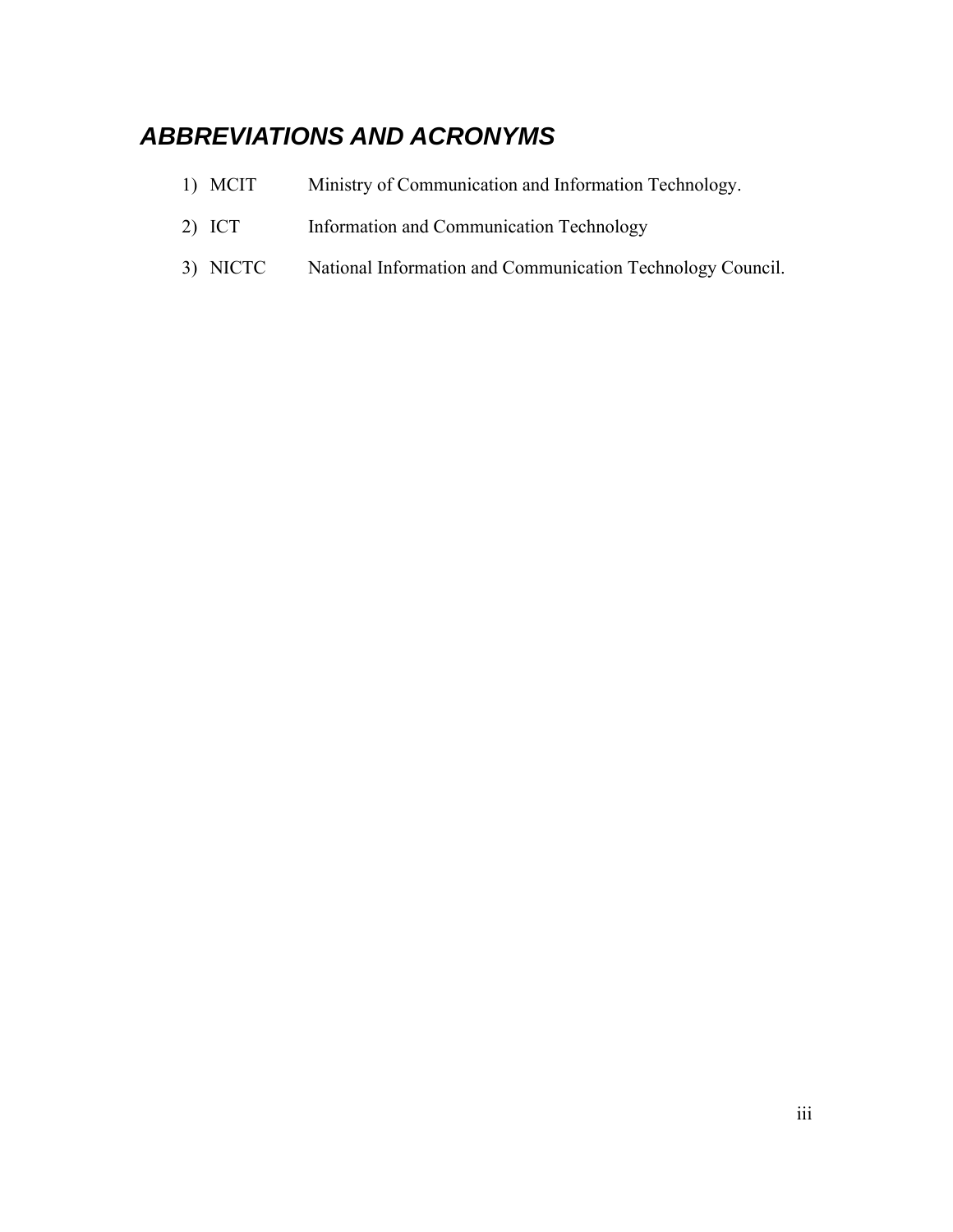## **CHAPTER ONE**

# **VISION, MISSION, GOAL, OBJECTIVES AND PRINCIPLES**

## **1.1 Introduction**

The Ethiopian Government has made the development of ICT one of its strategic priorities. This stems from the recognition that ICT is a key driver and facilitator for transforming Ethiopia's predominantly subsistence-agriculture economy to a knowledge-based economy and information society. ICT will also be fundamental for Ethiopia's aspiration to become a middle-income country.

At present ICT has shown a great progress. Due to high priority given to the sector by the government, and budget allocated for development of modern mobile network, fixed and broadband internet infrastructures and service expansions, remarkable achievements are obtained throughout the nation. The country has shown high improvement in telecommunication and ICT service provision. However, the utilization of ICT in Ethiopia remains low in comparison with regional and global peers. The major indicators are:

- a) The absence of appropriate legal and regulatory frameworks,
- b) Limitations in telecommunications infrastructure and low usage & consumption of broadband internet services,
- c) Lack of organized data and information resources, and poor accessibility to those that exist,
- d) Lack of skilled human resources coupled with low ICT literacy, and
- e) Under developed private sector.

In promoting the leadership and commitment given to the sector as well as investment conditions, the indicated constraints not only present the Government with real challenges, but also opportunities, for accelerated development of ICT in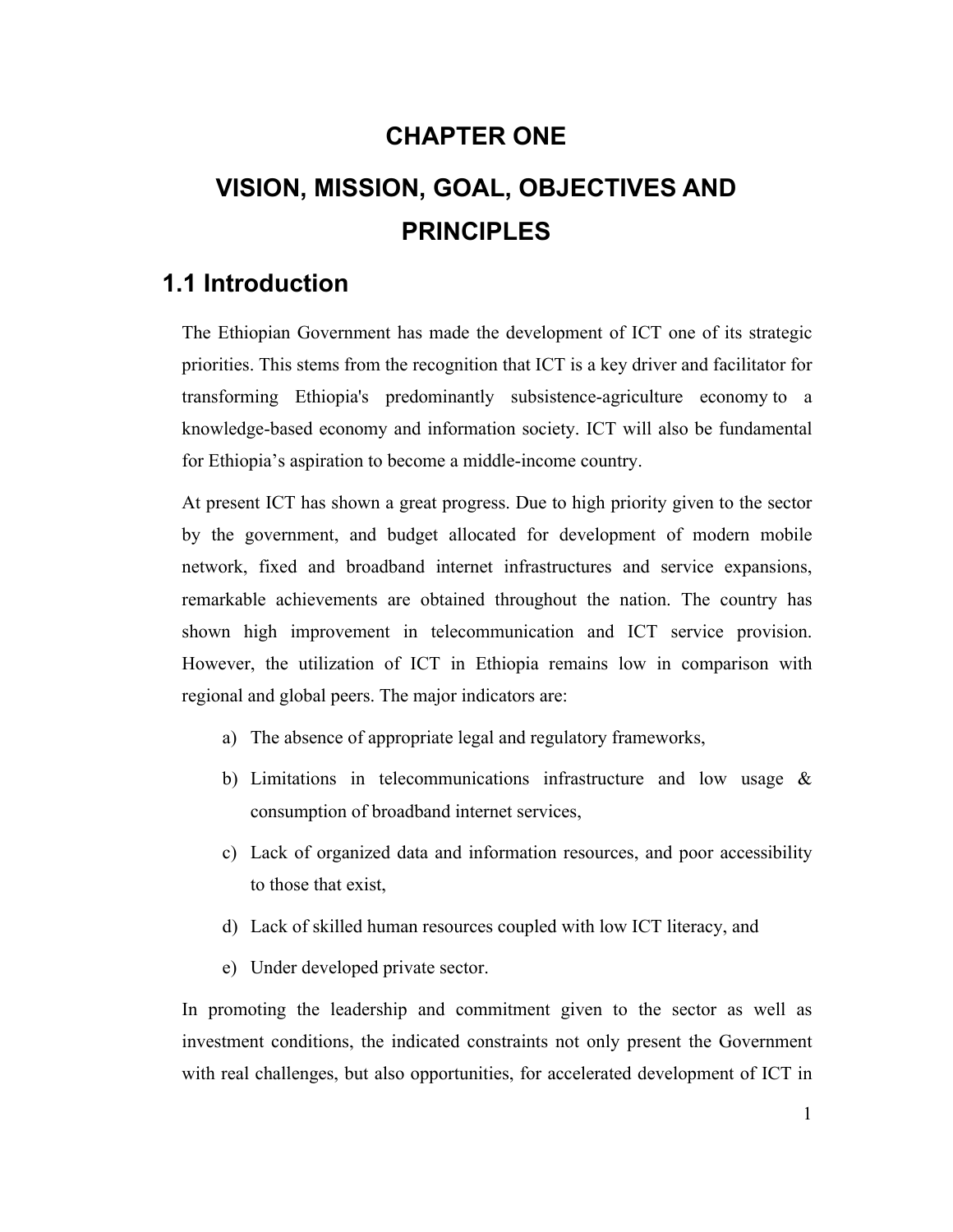Ethiopia. Thus, the Government of Ethiopia recognizing the importance of Information and Communication Technology development has adopted this ICT policy and strategy.

The scope of Ethiopia's ICT policy covers knowledge and information as a tool for development & ICT as a sector or industry. Apart from being as enabler of socioeconomic development, ICT also supports Ethiopia's on-going process of democratization and good governance. The major areas of ICT application in the area of democratic governance include on-going programs such as civil service reform, justice reform and decentralization. ICT promotes democratic governance by enabling all citizens to participate in the political process as well as have access to global knowledge and information. Thus, the goal of the government is to ensure that all citizens have equal and equitable access to government services and to knowledge and information. Hence, the Government has a commitment to accelerate the development of ICT in order to strengthen the on-going process of sustainable development and poverty reduction as well as good governance and democratic system.

ICT is also a key element in achieving the seventeen UN Sustainable Development Goals (SDGs). Goal 9, and its targets, places an emphasis on the role of technological progress and bridging the digital divide to find lasting solutions for both economic and environmental challenges. This document articulates policy guidelines and describes critical strategic issues for the development of ICT in Ethiopia.

The policy and strategy document is organized into three chapters. The first chapter highlights the status of ICT development in Ethiopia and also expresses the Government's keen interest in the exploitation and application of ICT. In addition the chapter explains the basic principles of the national ICT policy, in terms of ICT vision, mission, goals, objectives and strategies. The second chapter explains the strategic focus of the policy in terms of the ICT infrastructure, human resource development, ICT regulatory & security issues. The final chapter contains the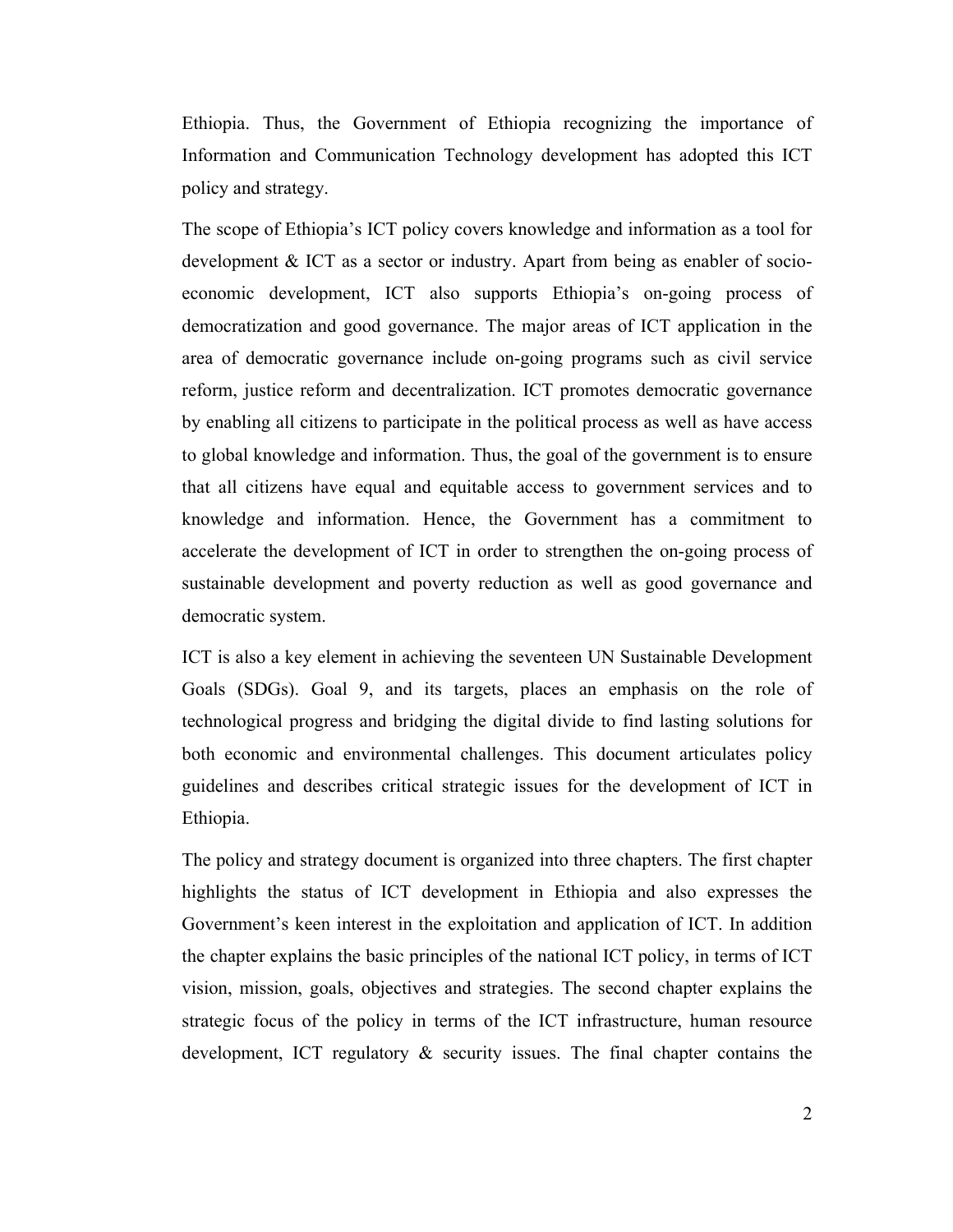creation of institutional framework, and the coordination, monitoring and evaluation of the works to be implemented.

## **1.2 The National Vision**

To transform Ethiopia from a country associated with poverty to a middle- income economy and society with deep-rooted participatory democracy and good governance based on the mutual aspirations of its peoples.

## **1.3 The ICT Vision**

Every aspect of Ethiopian life is ICT assisted.

## **1.4 Mission**

To develop, deploy and use information and communication technology to improve the livelihood of every Ethiopian, and optimize its contribution to the development of the country.

#### **1.5 Goal**

To vigorously promote the ICT sector and enhance its contribution in political, social and economic transformation to make the country beneficial from the rapid development and progress.

## **1.6 The Broad Objectives**

The objectives of the ICT policy and strategy are as follows:

- a) Build ICT Infrastructure throughout the country and make it accessible with required quality.
- b) Create the necessary skilled human resources required for the proper development and application of ICT and expand the society's basic knowledge and usage of it.
- c) Develop the necessary legal framework for the application of ICT and design and implement appropriate security systems for the prevention of unlawful practices.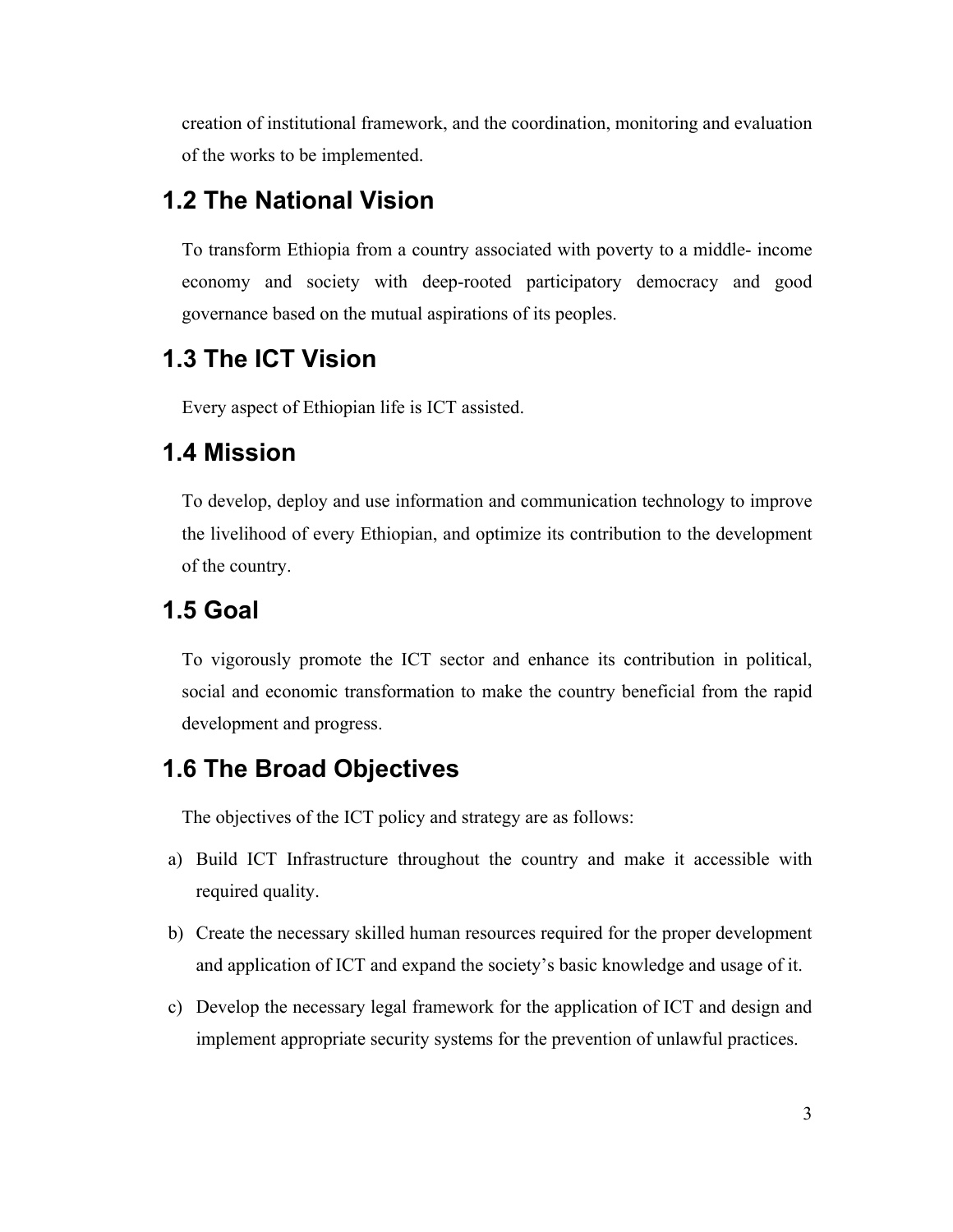- d) Promote the use of ICT for modernizing the civil and public services to enhance its efficiency and effectiveness for service delivery; so as to promote good governance and reduce wastage of resources.
- e) Enhance the use of ICT across the economy for increased productivity and efficiency.
- f) Implement the use of ICT in applications relating to climate change and emergency communications.
- g) Develop and implement plans for the ICT sector for broadband and manufacturing sector.
- h) Create a monitoring system to measure the reliability and quality of ICT infrastructure services made available to the public.
- i) Provide support and facilitate the development of local content and services.
- j) Expand and strengthen the role of the private sector to ensure the rapid development of ICT.

#### **1.7 Principles**

The implementation of this policy and strategy will be guided by the following principles:

- a) The government shall provide strategic leadership and facilitate conducive environment for the implementation of the policy.
- b) The goals and objectives of the policy shall be to support and strengthen the general objectives and programs of the country.
- c) Expansion of ICT, other infrastructures and services in Ethiopia shall reinforce the principles of universal access and equitable distribution of ICT.
- d) Unhindered access to ICT by the disabled, women and youth shall be ensured and their capacity to use ICT shall be built.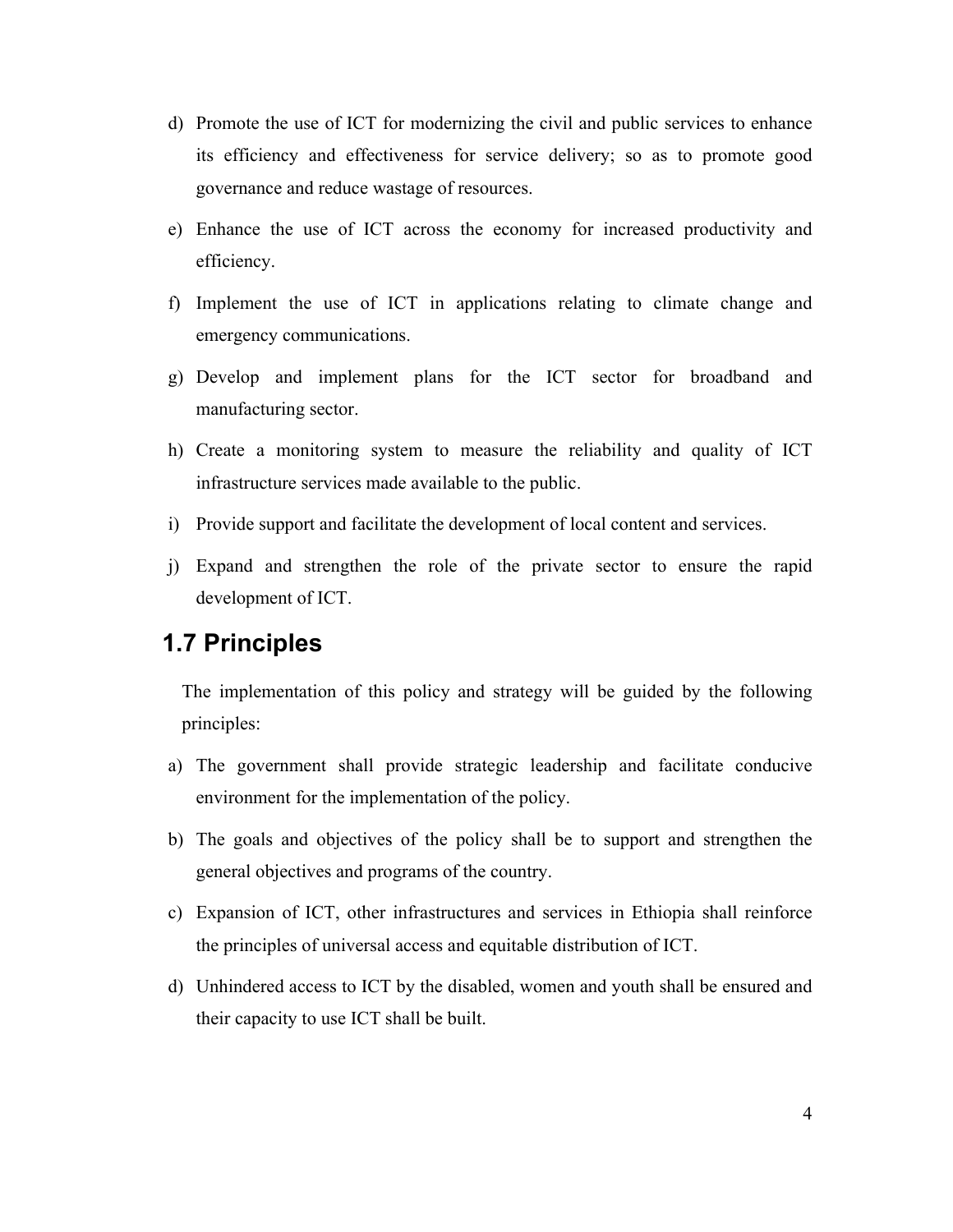e) The government shall actively collaborate with the private sector, civil society, organizations and communities to promote and encourage the development of ICT in the country; and shall initiate and strengthen regional and international cooperation's.

## **CHAPTER TWO**

## **THE STRATEGIC FOCUS OF ICT POLICY**

## **2.1. Introduction**

Ethiopia's ICT policy is one of the fundamental components of the country's socioeconomic development goals and objectives. Thus, the focus of the policy will be on the following policy foundation and strategic pillars that are considered as the strategic success factors of ICT development.

## **2.2 ICT Policy Foundation**

Ethiopia's ICT policy is one of the fundamental components of the country's socioeconomic development goals and objectives. For underpinning all other aspects of the policy, the following four foundational elements are essential.

- a) ICT infrastructure development,
- b) Human resource development,
- c) ICT's legal systems and security,
- d) Internet Governance

## **2.3 ICT Policy Pillars**

With the foundation in place, Ethiopia will be in a better position to exploit the potential of ICT in the country, boost ICT-related industries and leverage ICT to usage in the country. The following key sectors, industries and cross cutting issues constitute the pillars of this policy and are intended to highlight and guide the use of ICT in the transformation of Ethiopian economy and society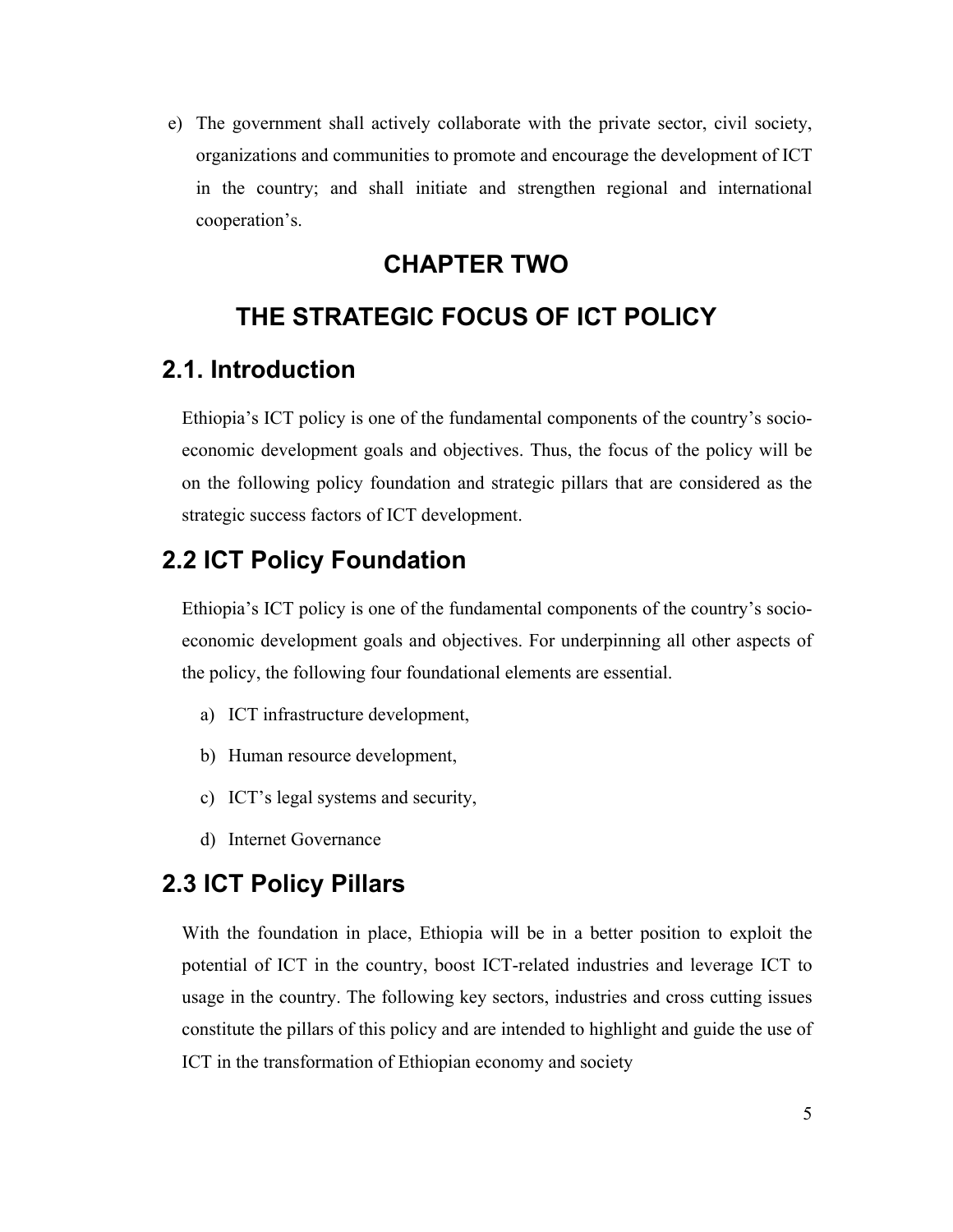- a) ICT for governance /E-Government/; Especially:
	- ICT in the education sector
	- ICT for improved health
	- ICT for agricultural modernization
- b) ICT industry
- c) ICT for research and development
- d) Computer and related services
- e) Entrepreneurship and innovation
- f) Youth and Women

To implement the ICT policy foundation and pillars identified above, designed goals, objectives as well as strategies against each of the sectors are articulated below.

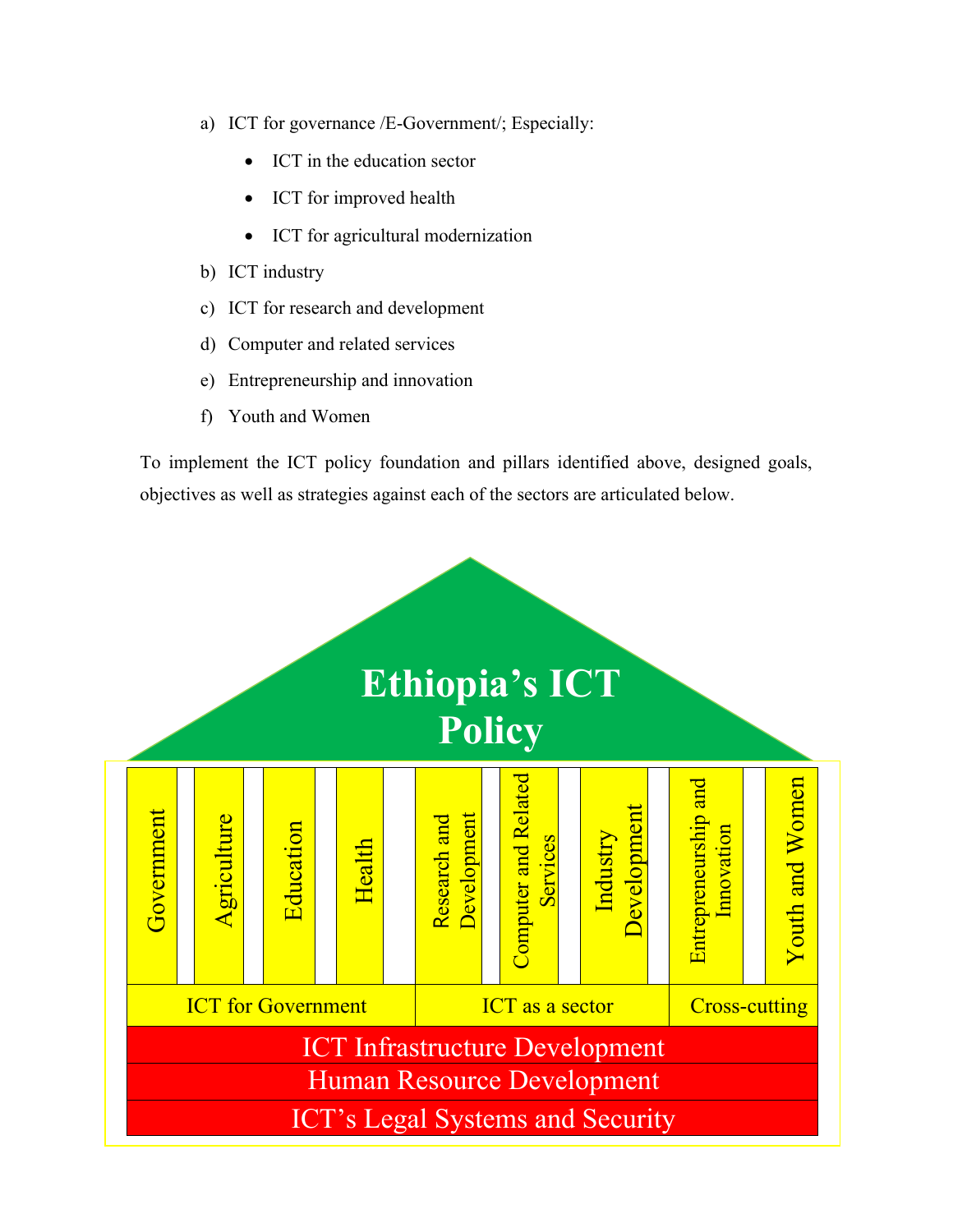## **2.4 ICT Infrastructure**

#### *1. Overview*

Ethiopia shall equip itself with the requisite and integrated infrastructures such as power and communications networks, which constitute a crucial role for the penetration and development of ICT everywhere. The country needs modern and efficient infrastructure to optimize the benefits provided by ICT.

Thus, in order to attain an integrated development of ICT's and other infrastructures, the Government by pursuing the appropriate strategies, will attempt to meet the goals and objectives listed below.

#### *2. Goal*

Develop telecommunications, broadband and communications infrastructure in all regions of the country in view of promoting the development of ICT services and encouraging extensive utilization by the public.

#### *3. Objectives*

To avail the ICT Infrastructure, the following objectives are set.

- a) To develop, modernize and expand the country's communications and telecommunications infrastructure and services; aimed at improving both coverage and quality, to provide universal access to knowledge and information.
- b) To establish an information infrastructure that comprises a broadband communications backbone in support of an integrated multi-media services access network; and also to decentralize data warehouses and services to cater to the needs of key sectors of the economy and the delivery of government services.
- c) To promote the effective use of the national radio frequency spectrum.
- d) To ensure that ICT infrastructure and systems are providing services up to standard and being utilized effectively and efficiently.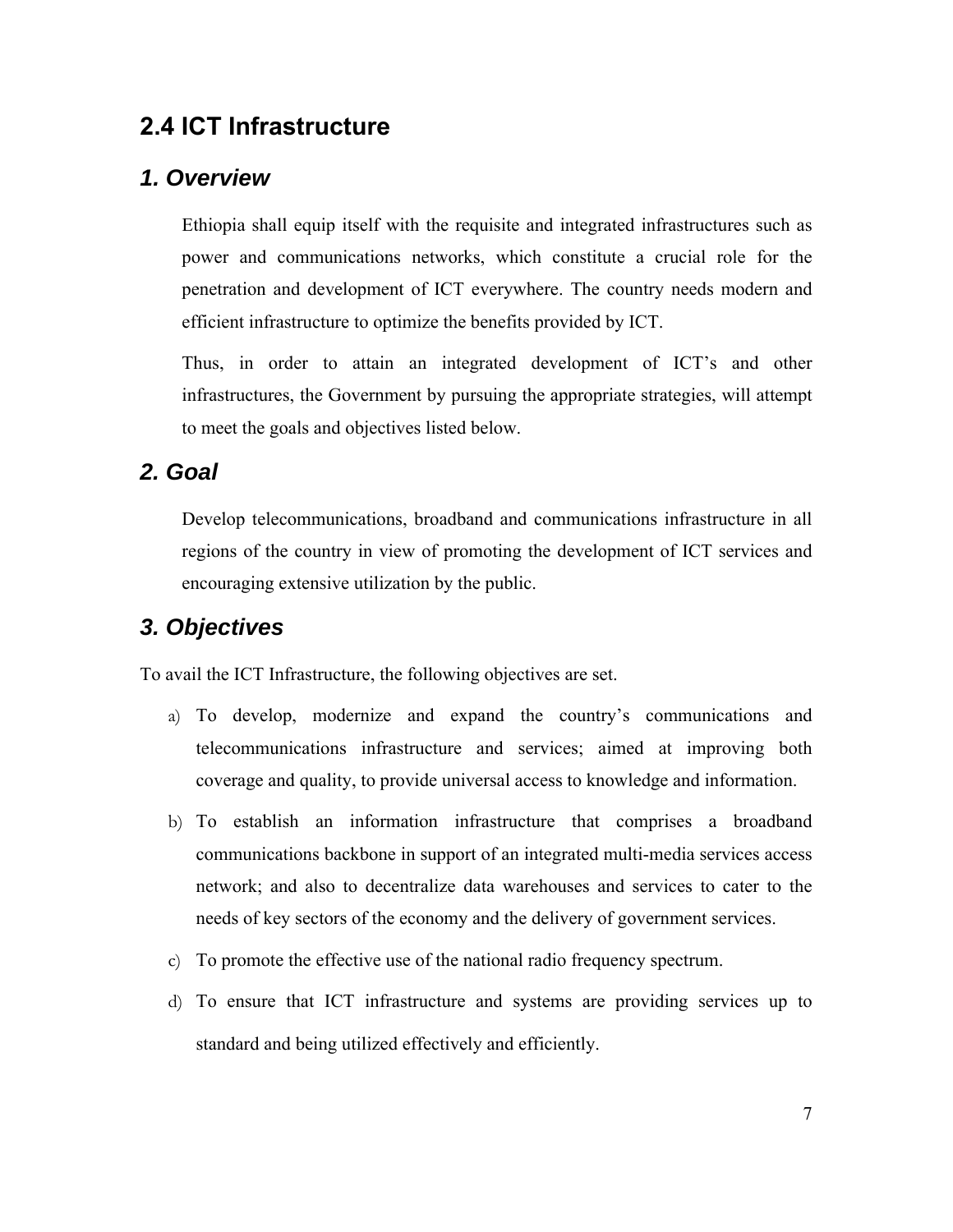## *4. Strategies*

To avail the ICT Infrastructure, the following strategies will be implemented.

- a) Develop and implement a guideline for ICT Infrastructure master plan especially for broadband.
- b) Develop, modernize and standardize ICT infrastructure and services.
- c) Develop national and regional high speed networks.
- d) Provide ICT services to users at affordable prices.
- e) Modernize and expand the national electric grid so as to support the expansion of ICT infrastructure.
- f) Research and develop alternative and cost-effective sources of renewable energy for use with ICT equipment and services.

## **2.5 Human Resource Development**

#### *1. Overview*

The Government is offering ICT education and training in secondary and tertiary educational institutions with the aim of creating ICT literacy and the basis for the proliferation of ICT professionals in the country.

When the ICT development sector gets strengthening the need for ICT professionals will continue to grow side by side. On top of this, in order to make the community benefit from ICT it will be appropriate to equip it with basic knowledge and awareness of computer and related technology.

Therefore, Ethiopia's ICT policy assigns a strategic role to ICT human resources development along the following objectives and strategies.

#### *2. Goal*

Produce knowledgeable and highly skilled ICT human resources at every level for enabling the country to develop and use ICT.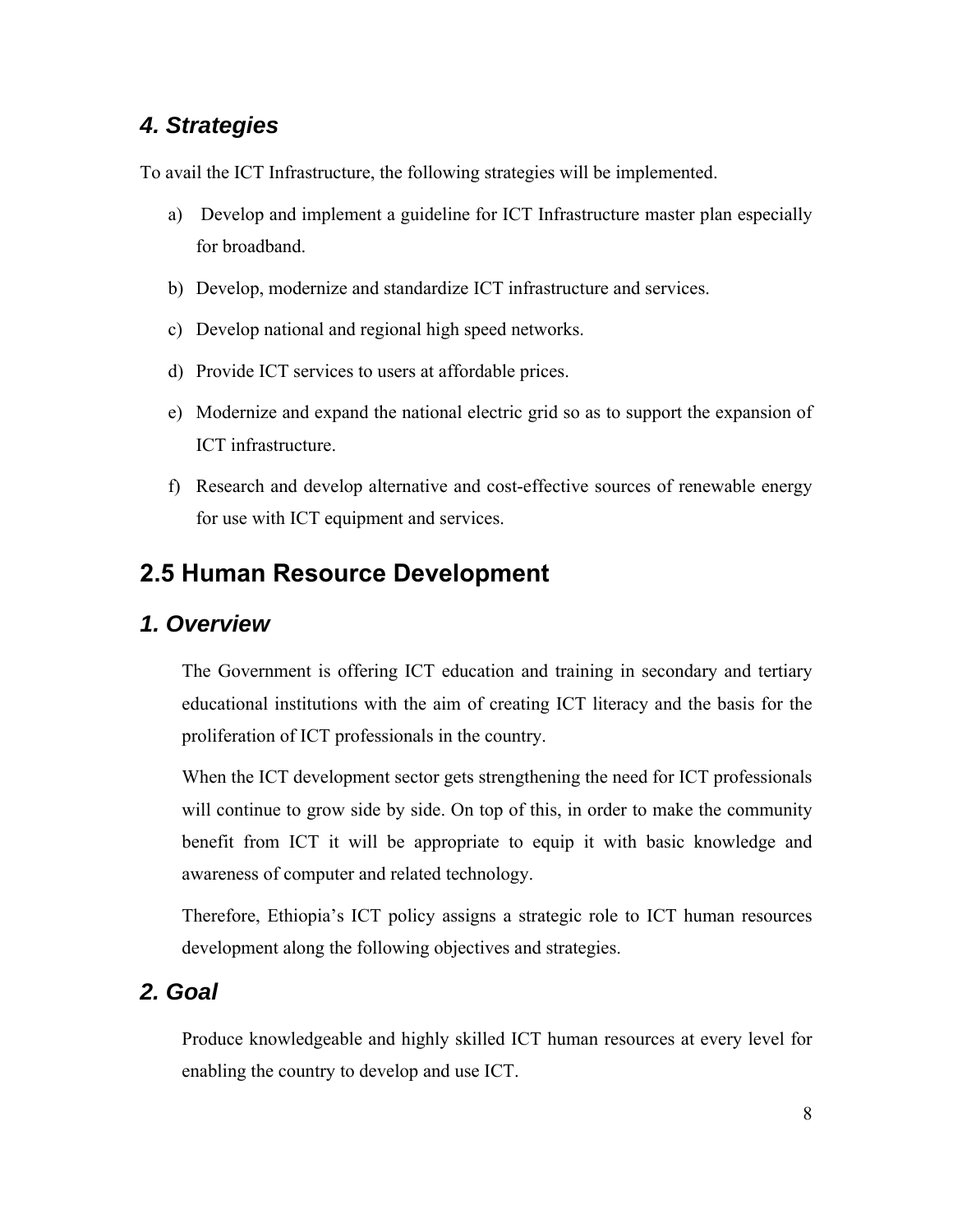### *3. Objectives*

ICT human resource development has the following objectives.

- a) To strengthen the government and private institutions offering ICT education and training.
- b) To increase the supply of adequately trained ICT professionals.
- c) To develop basic ICT knowledge of the community.

### *4. Strategies*

To strengthen the ICT human resource development the following strategies are derived.

- a) Develop and implement short, medium, and long term ICT human resource development plans.
- b) Promote ICT skills development at all levels of the school system with the aim of increasing the supply and diversity of ICT skills, to eliminate the current critical shortages of personnel and to satisfy the expected future growth requirements.
- c) Encourage and provide support to private sector operatives, both in educational institutions and industrial establishments, so as to enable them introduce technology innovations and strengthen the delivery of ICT training.
- d) Identify and aggressively develop the country's ICT human resource requirements in key areas of the economy through focused ICT education and training.
- e) Re-orient electronics engineering and other ICT-related courseware to accommodate new development in ICT for greater responsiveness to the needs of the industry.
- f) Create an environment conducive to job creation and satisfaction to minimize brain drain.
- g) Facilitate a conducive environment for the expansion of computer education and training in the society.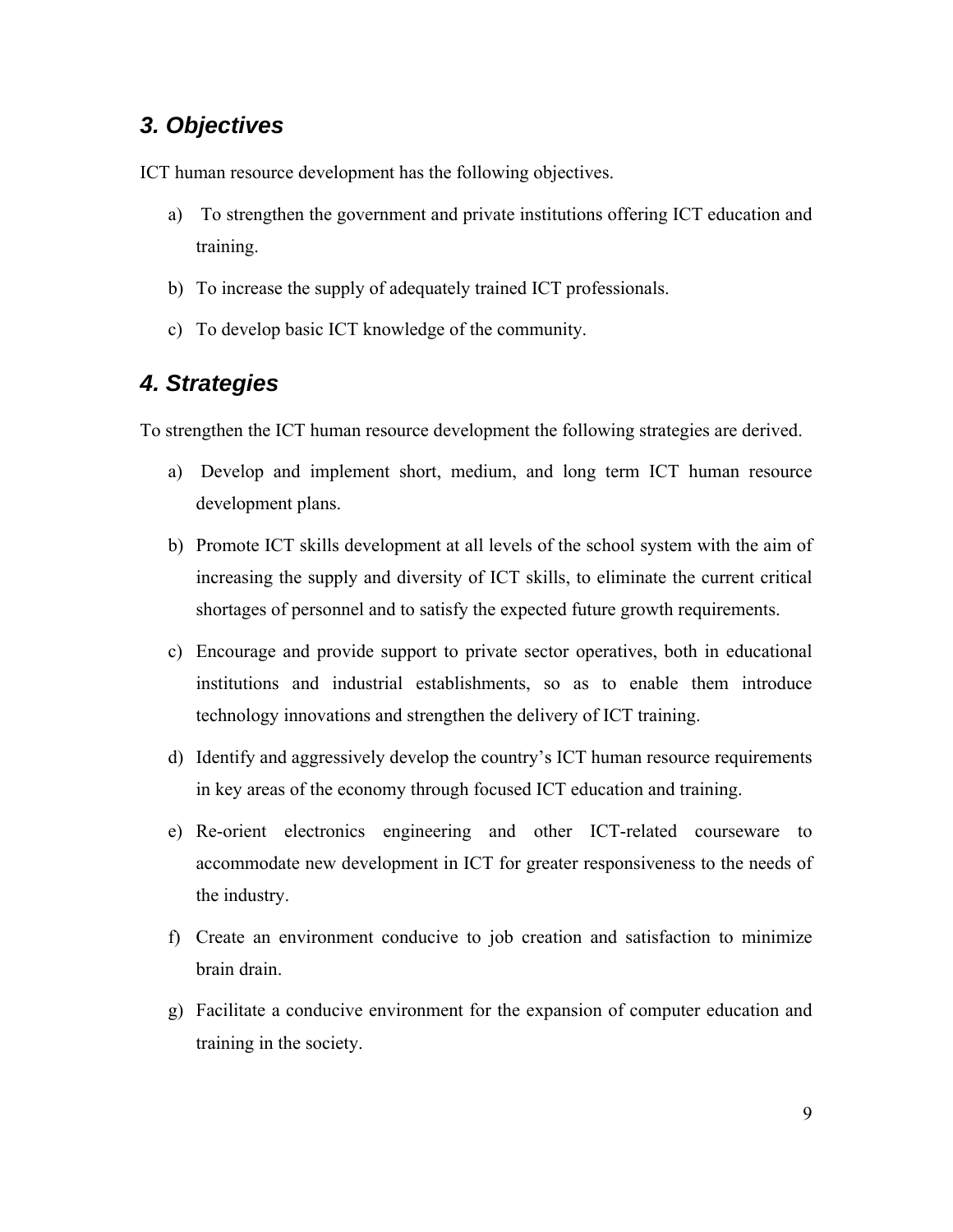## **2.6. ICT's Legal Systems and Security**

#### *1. Overview*

The exploitation and full-scale application of ICT requires conducive legal systems. This condition refers to the use of ICT as a tool for socio-economic development as well as its promotion as one sector or industry. The government recognizes that the ICT legal systems framework which has been operational in the country cannot cope with the challenges of the fast developing national and global ICT sector.

Moreover, the uncoordinated development of ICT in Ethiopia has inevitably resulted in acquisition and application of varying systems and standards; duplication of efforts and wastage of scarce resources. The government, therefore, recognizes that ICT development will need to be guided by appropriate standards and best practices.

In addition, if proper care and due protection is not given to the application of computers and internet, various damages can transpire. For instance, missing of important data, feeding false and inaccurate data/information can be experienced by individuals, business affairs and public organizations. Thus, in order to use and apply ICT widely, it requires the implementation of the necessary quality standards and the creation of a safe and secure environment. Since information security and standards constitute integral parts of the process of ICT development; the government will give priority to the creation of a safe and secure ICT environment as well as appropriate standards.

Therefore, the government is committed to guide ICT and facilitate its application by implementing the following integral part of the legal systems and security framework.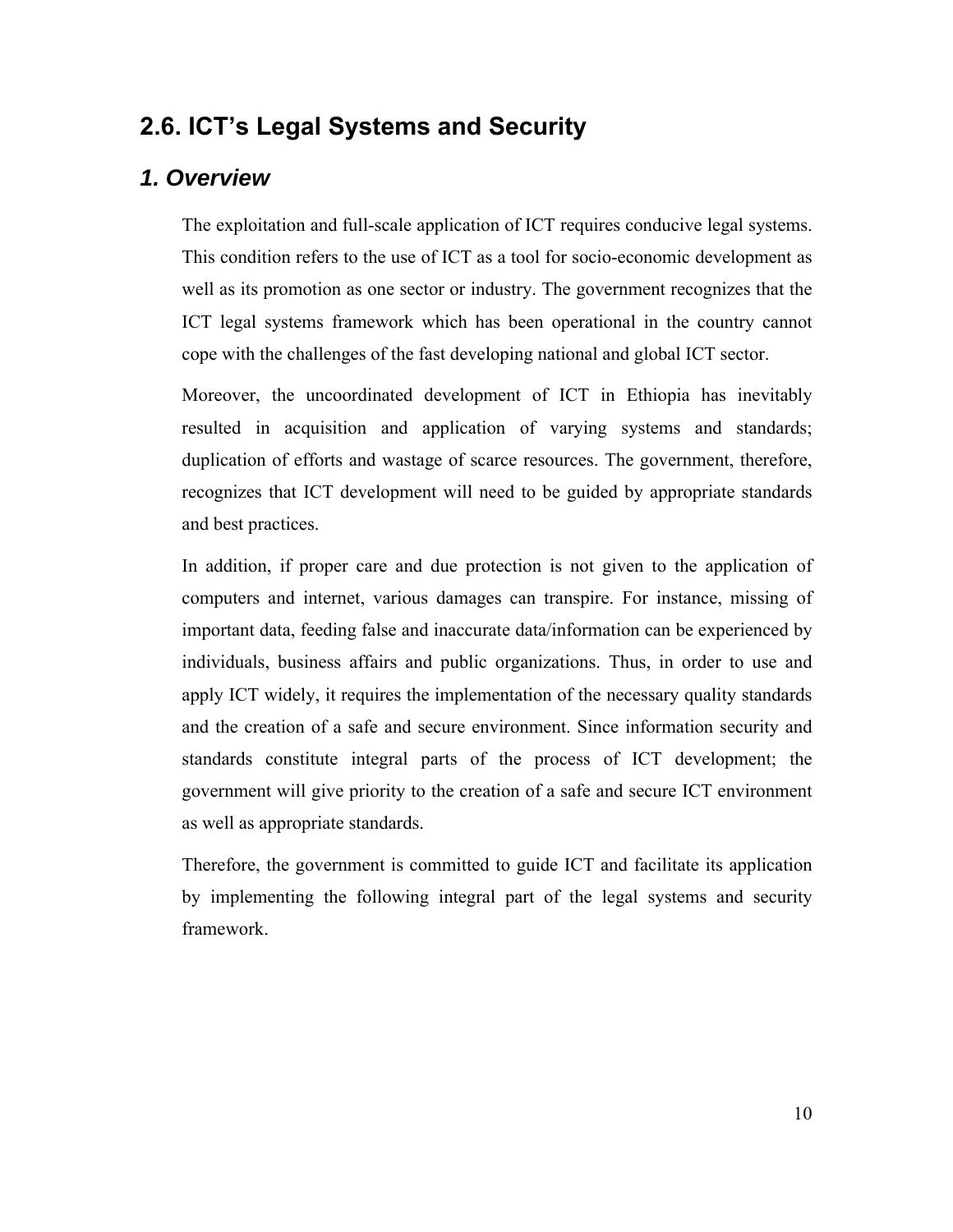#### *2. Goal*

To safeguard national, institutional and individual security concerns as well as on the basis of technological bonding put in place the institutional legal and regulatory systems to support the development of ICT in the country.

## *3. ICT's Legal Systems Objectives and Strategies*

The ICT's Legal Systems will have the following objectives and strategies.

#### **Objectives**

- a) To establish standards and guidelines harmonized at national and regional levels for the deployment and exploitation of ICT throughout the country.
- b) To ensure intellectual property rights protection in ICT
- c) To ensure that ICT policies, laws and regulations accommodate the interests of disadvantaged members of society and building their capacity.
- d) To facilitate domestic and foreign investment for the development of ICT by creating a conducive legal and regulatory environment.
- e) To ensure the implementation of electronics waste management and eco friendly environment is achieved by appropriate legal and regulatory measures.

#### **Strategies**

- a) Implement appropriate legal and regulatory frame works.
- b) Formulate legal frameworks pertinent to the development of information resources and services, and integrate them with development policies, strategies and programs.
- c) Review and improve upon existing policies, laws and regulations to facilitate the exploitation and widespread application of ICT.
- d) Remove existing policy, legal and regulatory impediments to the development of ICT.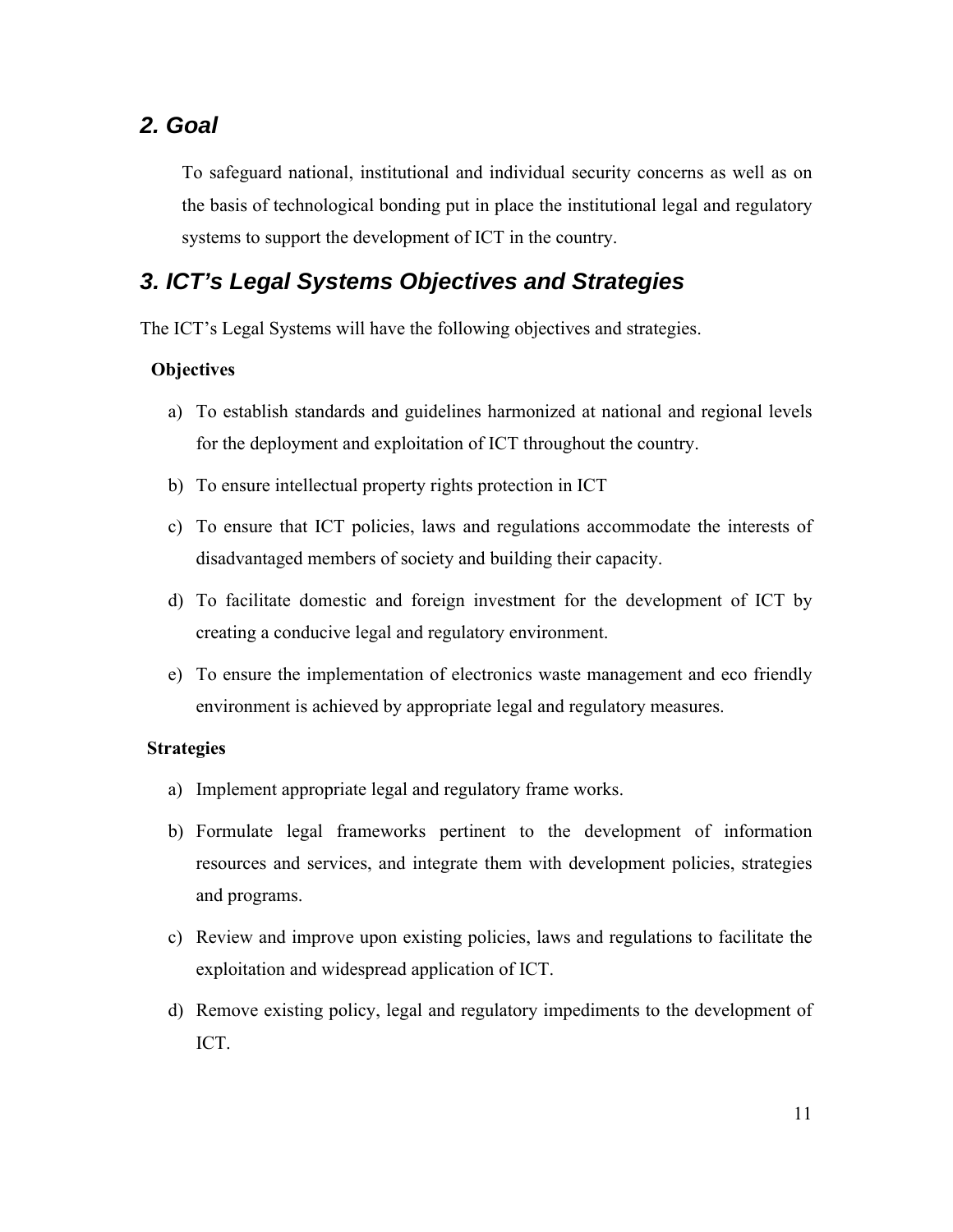- e) Develop a legal base for enforcing electronic archive, presentation, utilization and disposal.
- f) Create conducive legal and regulatory environment that facilitates domestic and foreign direct investment in order to facilitate the development of ICT.
- g) Review and improve upon licensing procedures to ensure access to a wide range of ICT services, particularly in the rural areas.
- h) Periodically review the legal and regulatory framework in order to keep abreast of developments within the national and global ICT industry.
- i) Develop ICT and related regulatory frameworks, in order to address ICT's socially undesirable activities.
- j) Implement guidelines and standards for quality control and management in ICT products and service delivery.
- k) Establish and enforce all instruments to handle electronic wastes as per the required standards so that the sector becomes eco friendly.
- l) Protect networks, data and information systems against attacks and unauthorized access and strengthen the National Information Security Policy.
- m) Adopt regional and international standards and best practices in the development of ICT rules, guidelines and regulations.
- n) Establish standards for interconnectivity and interoperability of computer networks.
- o) Introduce character setting and keyboard layout for local language computerization and adopt UNICODE technology.

#### *4. ICT Security Objectives and Strategies*

ICT Security will have the following objectives and strategies.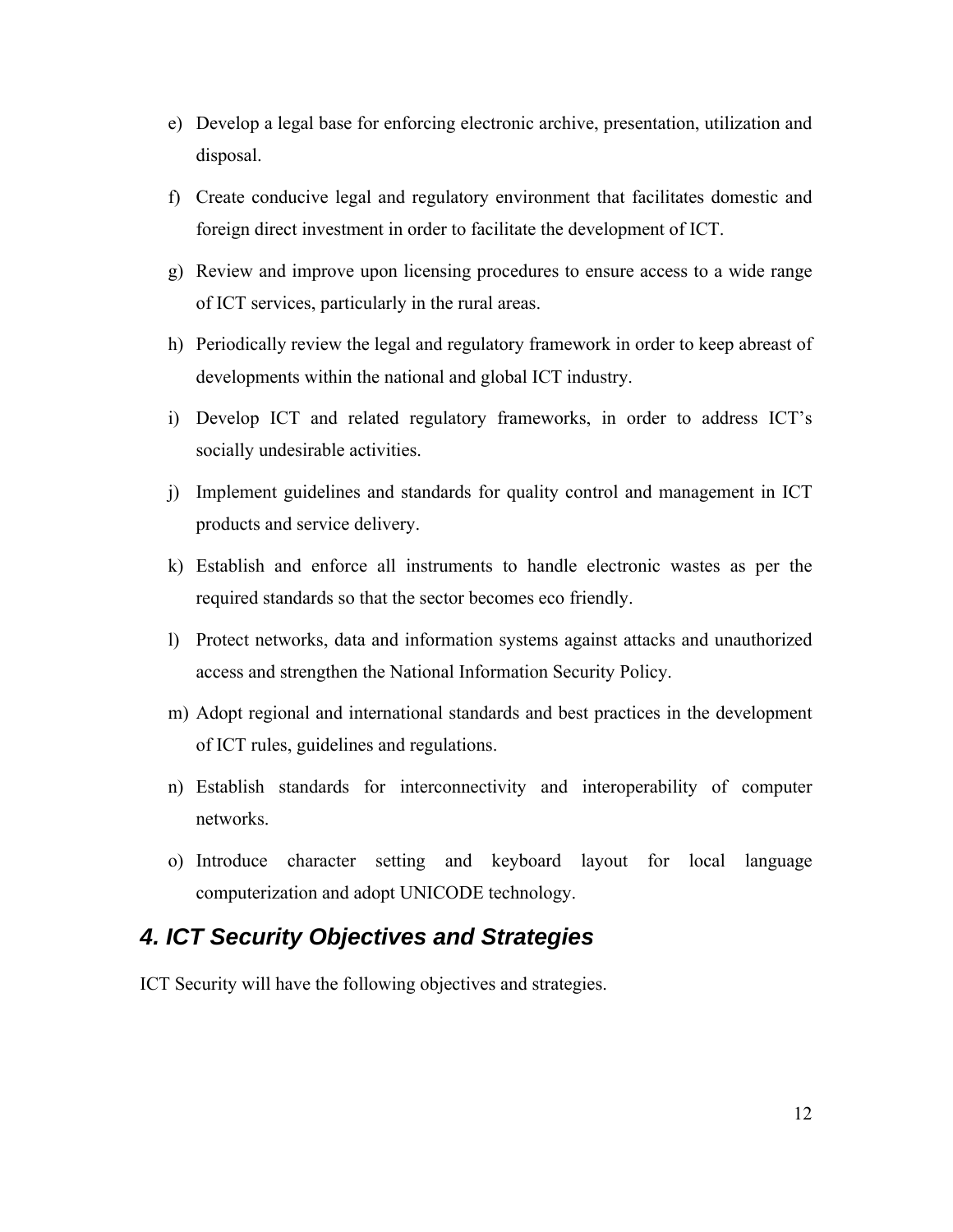#### **Objectives**

- a) To secure and safeguard the national, institutional and individual electronic communications system security.
- b) To enhance user confidence and trust within the public, as well as to protect both data and network integrity.
- c) To prevent, detect and respond to cyber crime and misuse of ICT so as to contribute to the fight against national, regional and international crimes such as prostitution, fraud, organized crime and terrorism.
- d) To address national security implications arising from the widespread application of ICT within the economy and society.
- e) To build overall implementation, crime's prevention and controlling capacity of government bodies in charge of ICT policy implementation and monitoring.

#### **Strategies**

- a) Facilitate the enactment of the necessary laws and legislatives instruments to govern and regulate cyber-related activities, intellectual property rights, data protection and security, freedom of access to information, computer and cybercrime and other cyber-laws to facilitate Ethiopian's unhindered and effective participation in the global information society.
- b) Introduce and enforce appropriate legal measures against misuse of systems and data.
- c) Protect networks, data and information systems against attacks and unauthorized access, and protect the rights of citizens.
- d) Enforce the enforcement of legal measures against misuse of systems and data, negligence or non-compliance to data disaster prevention and recovery procedures.
- e) Equip law enforcement agencies with appropriate ICT infrastructure and services.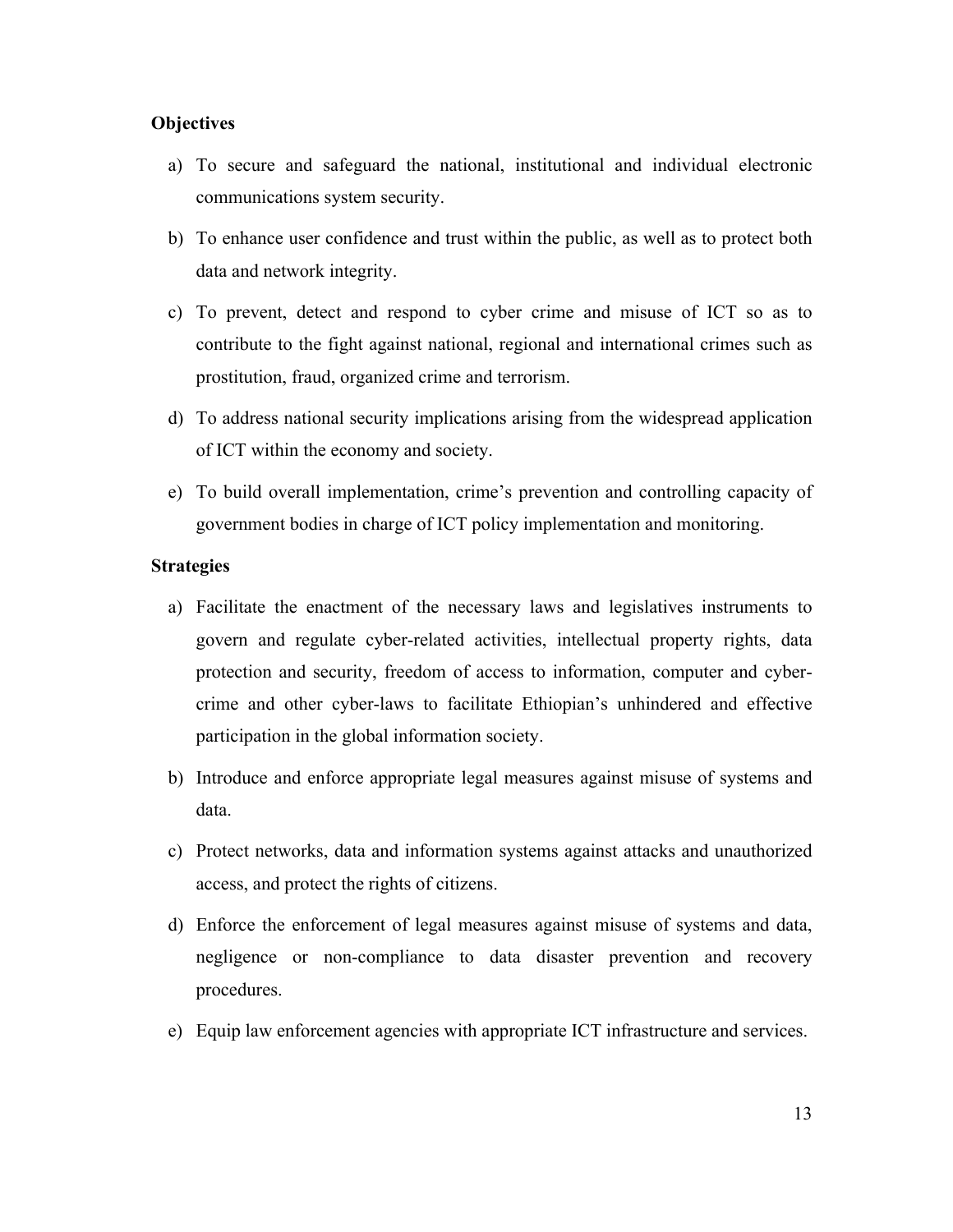- f) Establish and strengthen institutional and human resource capacity of the public and private sectors to ensure network security.
- g) Regularly monitor the network for possible intrusions, virus attacks and illegal activities.
- h) Create data and information security awareness by ICT users.
- i) Keep abreast of developments on current best practices for implementing policies and procedures relating to ICT security.

#### **2.7 Internet Governance**

#### *1. Overview*

Internet governance is the biggest and challenging aspect of ICT policy and strategy. Internet governance deals with the development and application of principles, norms, rules, decision-making procedures, and programs that shape the evolution and use of the global Internet. Because of the growing impact of the internet on every aspect of life, internet policy issues gradually shifted from domestic politics to diplomacy and other internationalized public policy issues. In this regard, decisions made at the global level about internet related issues such as the governance of critical internet resources, social media regulation, internet content management, intellectual property, privacy, law enforcement, and cyber security affect domestic public policy issues and politics.

Even though the issue of internet governance is currently the focus of intense debate on a global scale, the Ethiopian government is not playing its role as it is doing in other international public policy issues. The absence of clearly defined approach towards national and international internet governance discourse further complicates the efforts of the government in advancing and regulating ICT in general and the internet in particular.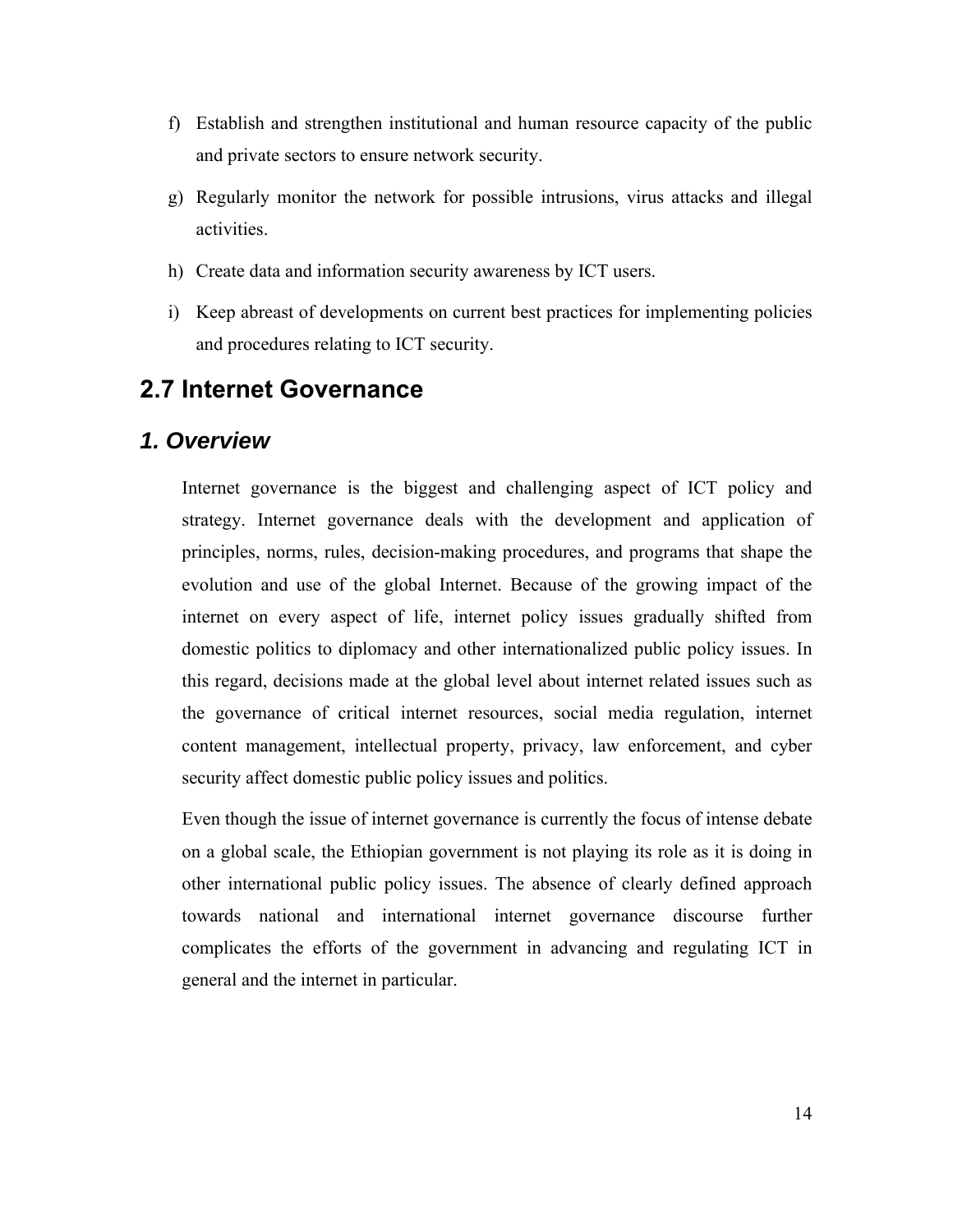Therefore, the government is convinced to prioritize internet governance as part of the ICT policy making discourse and pursue the following goal, objectives and strategies.

#### *2. Goal*

To ensure that the international internet governance is addressing the interests of the country and its citizens.

#### *3. Objectives*

Internet Governance will have the following objectives.

- a) To make effort that international internet governance will be functional with participation of all the stakeholders.
- b) To make sure that internet governance policy decisions will be based on the equal participations of countries.
- c) Ensure that the international internet governance processes and decisions are made democratically and applicable transparently.
- d) To make sure that the responsibilities of all stakeholders are clear.

#### *4. Strategies*

To establish the Internet Governance; the following strategies will be implemented.

- a) Build a clear national internet governance strategy in consistence with the developmental state principles based on the Ethiopia's national interest.
- b) Establish national internet governance forum that could serve as source of evidence based policy issues regarding internet development and regulation.
- c) Create awareness on Internet Governance among policy makers and the general public.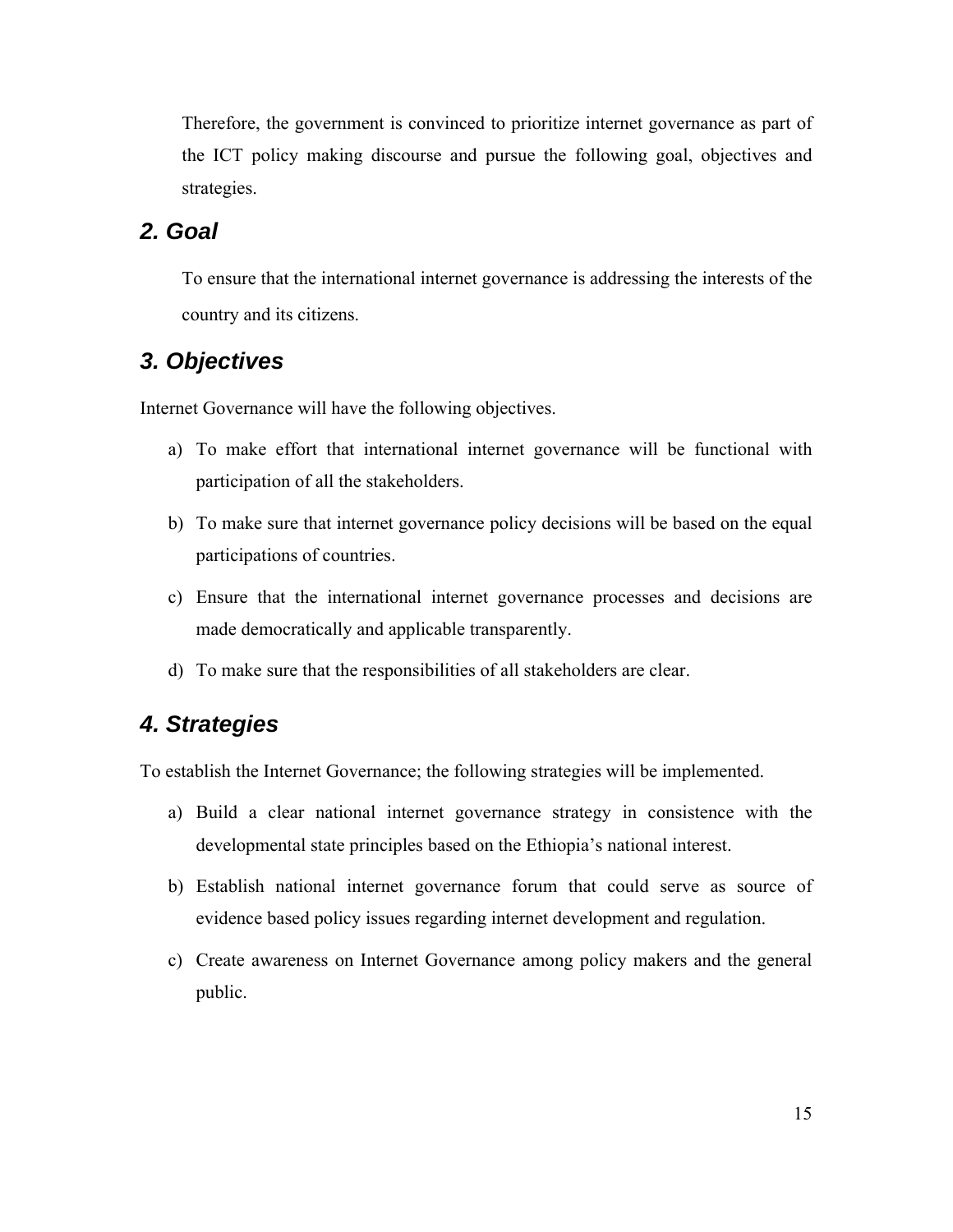- d) Engage and encourage Ethiopian non-state actors such as professional associations, IT societies, industries, academia, IT Companies and individuals to play their respective role in the national internet governance.
- e) Full engagement of the government with international, regional and sub-regional internet governance forums so as to become prominent player in the global internet policy decision making process.
- f) Secure the national interest based on the win-win principles by participating in the regional and international forums and make use of the best practices and procedures gained.
- g) Make internet governance a national ICT development agenda.

# **2.8. ICT for Government Administration and Services (E-Government)**

#### *1. Overview*

Within the frame work of public sector capacity building program, the Government has initiated a series of measures to make the civil and public service more efficient and effective in the delivery of government services, along with institutional reforms improvements in working processes and procedures, and attitudinal and general reorientation to thrive democratic thoughts. In recognition of the critical role that ICT plays in consolidating the process of democratization and strengthening of good governance and national institutions, the government has taken wide-ranging measures for its development both at the federal and regional levels.

The government intends to expand and deepen the use of ICT in the public and civil service in order to achieve the following goals and objectives whilst pursuing appropriate strategies.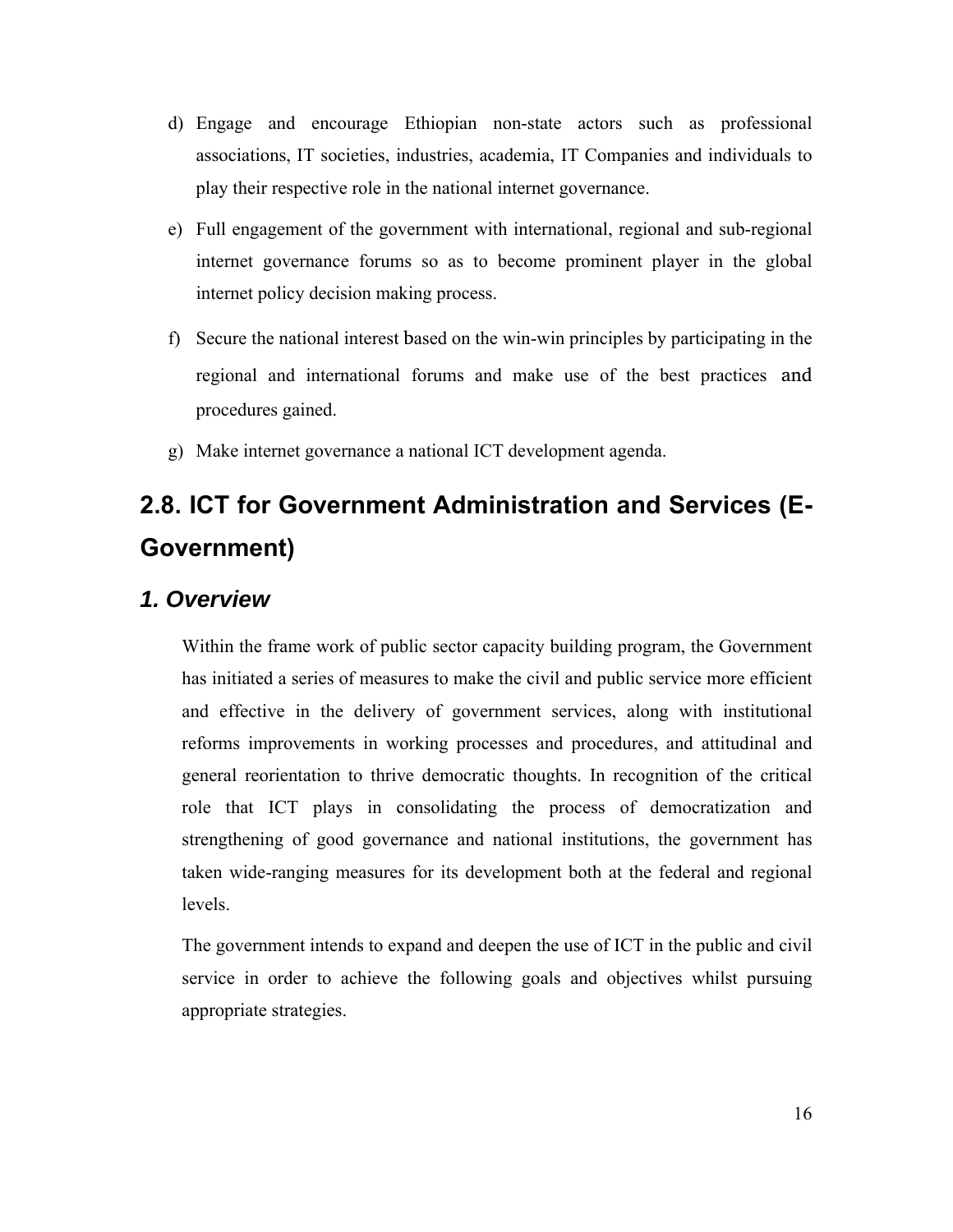#### *2. Goal*

To modernize and streamline public sector management, in order to achieve an efficient and effective delivery of public services, through the implementation and utilization of E - Government systems.

### *3. Objectives*

To implement the ICT for Government Administration and Services (E- Government) the following objectives are set.

- a) To develop and implement Woreda-Net, a robust, flexible, and scalable information and communications infrastructure, that would capably support federal, regional and lower-level administration intra and inter-agency electronic service delivery and information exchange.
- b) To reduce administrative, operational and transaction costs of federal and regional governments, and their structures found at all levels through extensive use of electronic media for their communications, and efficient and effective service deliveries.
- c) To facilitate ease of availability of information and government services to enhance good governance and consolidate democratization.

#### *4. Strategies*

To implement the ICT for Government Administration and Services (E- Government) the following strategies are set.

- a) Develop and implement a comprehensive E–Government strategy, targeting Government to Government (G2G), Government to Business (G2B), Government to citizen (G2C) and Government to Employee (G2E).
- b) Develop programs to improve and upgrade the computer skills of civil and public servants through on the job training.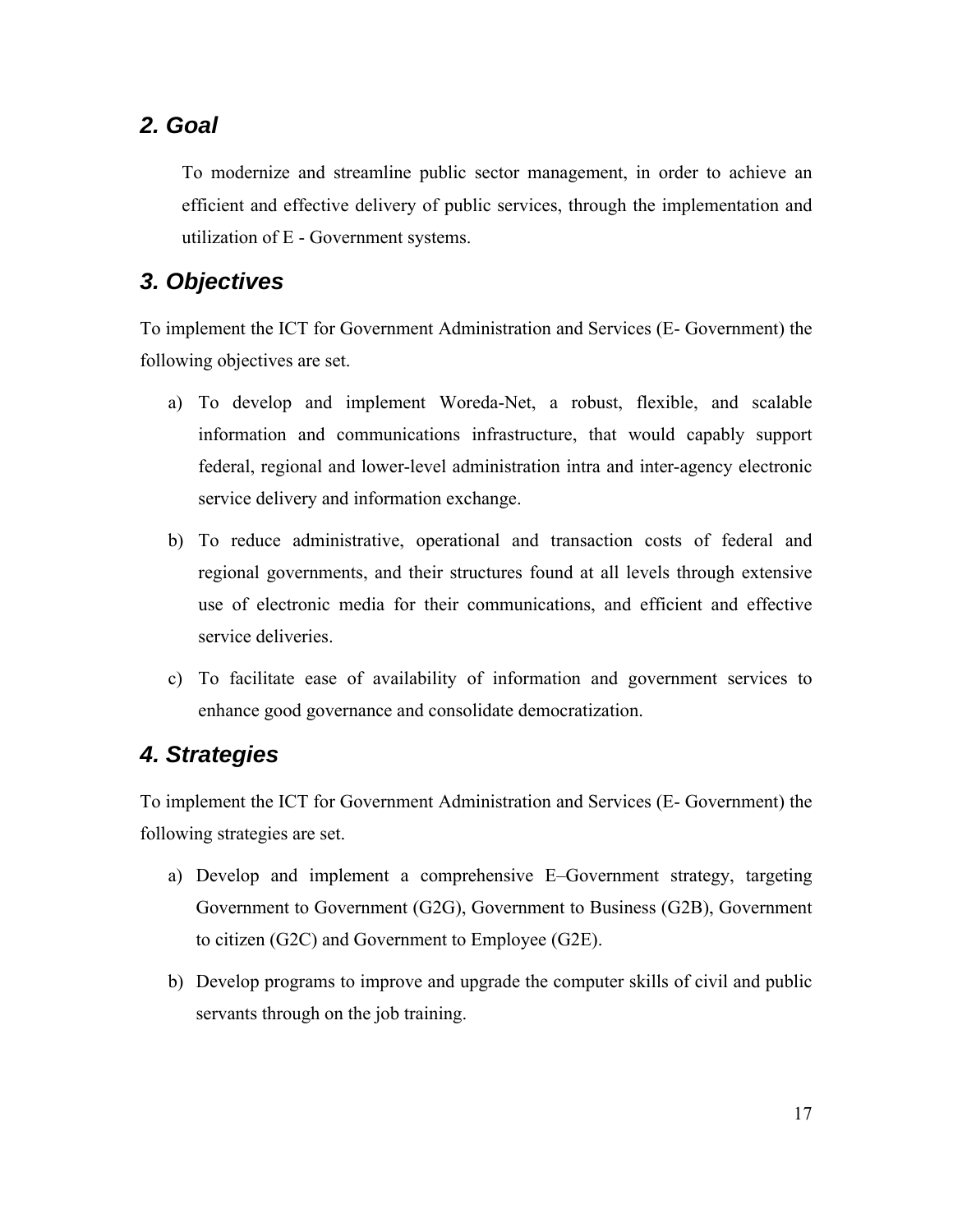- c) Develop standards, guidelines and procedures regarding the acquisition, installation and maintenance of ICT systems, software and equipment in public sector institutions.
- d) Adopt and implement an open policy for use of proprietary, free and/or open source software systems in developing E-Government solution.
- e) Encourage multimedia-based content and application development, mass communication and information delivery.
- f) Develop national government portals with major national languages and establish a follow up mechanism after deployment.
- g) Deliver the government services to the citizens through electronic means like mobile applications, public ICT centers and public information kiosks located at rural and urban areas and follow up their service quality.
- h) Encourage individuals to own computer as well as to use internet service throughout the country.

#### *2.8.1. ICT for the Education Sector*

#### *1. Overview*

The Ethiopian Government acknowledges education and training as the cornerstone of social progress and economic development. Thus, the human resource development should be supported and accelerated by applying ICT.

ICT facilitates the development of education and enables both individuals and countries to meet the challenges presented by the knowledge and information age. As the vast majority of Ethiopian population lives in remote areas and gets low quality of education, ICT is crucial in addressing access and quality of education. Therefore, the Government commits itself to the exploitation and application of ICT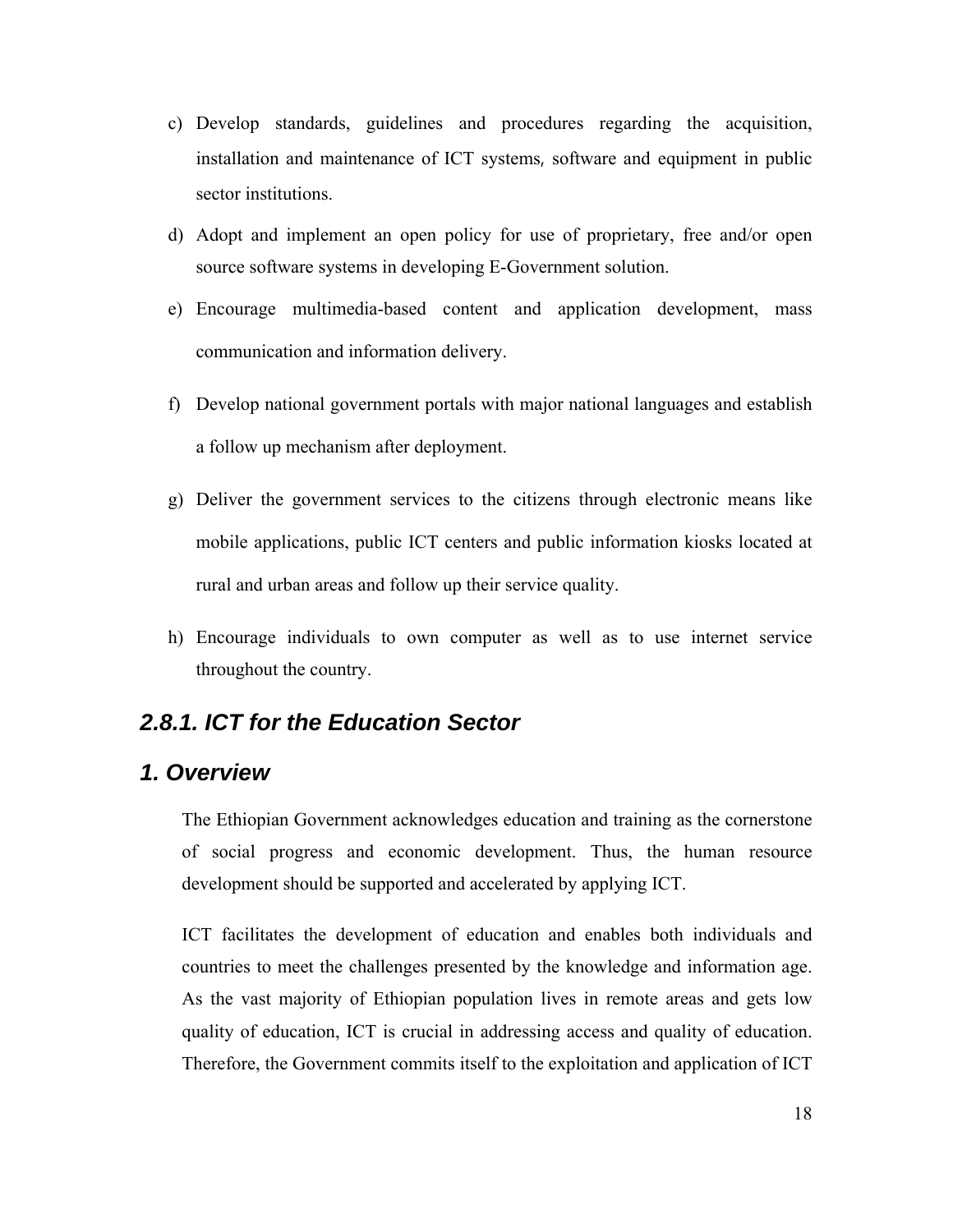for educational development in the context of the following goal, objectives and strategies.

#### *2. Goal*

Ensure that ICT is an integral part of the educational and training system at all levels, and wherever possible, ICT shall be used to extensively deliver education.

#### *3. Objectives*

To implement ICT for the educational sector the following objectives are set.

- a) To ensure that ICT is an integral part of the national education systems to expand quality ICT education and make it accessible.
- b) To ensure that application and usage of basic computer literacy is accessed by broadening ICT culture and awareness through universal education.
- c) To develop standards of evaluation and guidelines for the development and exploitation of ICT in schools, colleges and universities.
- d) To facilitate favorable conditions to women, disabled and special groups of the society for unhindered access to ICT by providing the necessary training and skills.
- e) To promote Internet-connected schools and higher education institution (School-Net and EthERNet) to speed up and support mass ICT literacy effort in the society.
- f) To transform the existing traditional public libraries into a digitally networked system of libraries using ICT, and establish a new ones.
- g) To broaden access to education and training opportunities by promoting electronic distance education and virtual learning.
- h) To promote private sector participation in ICT-related education and training in secondary and tertiary education.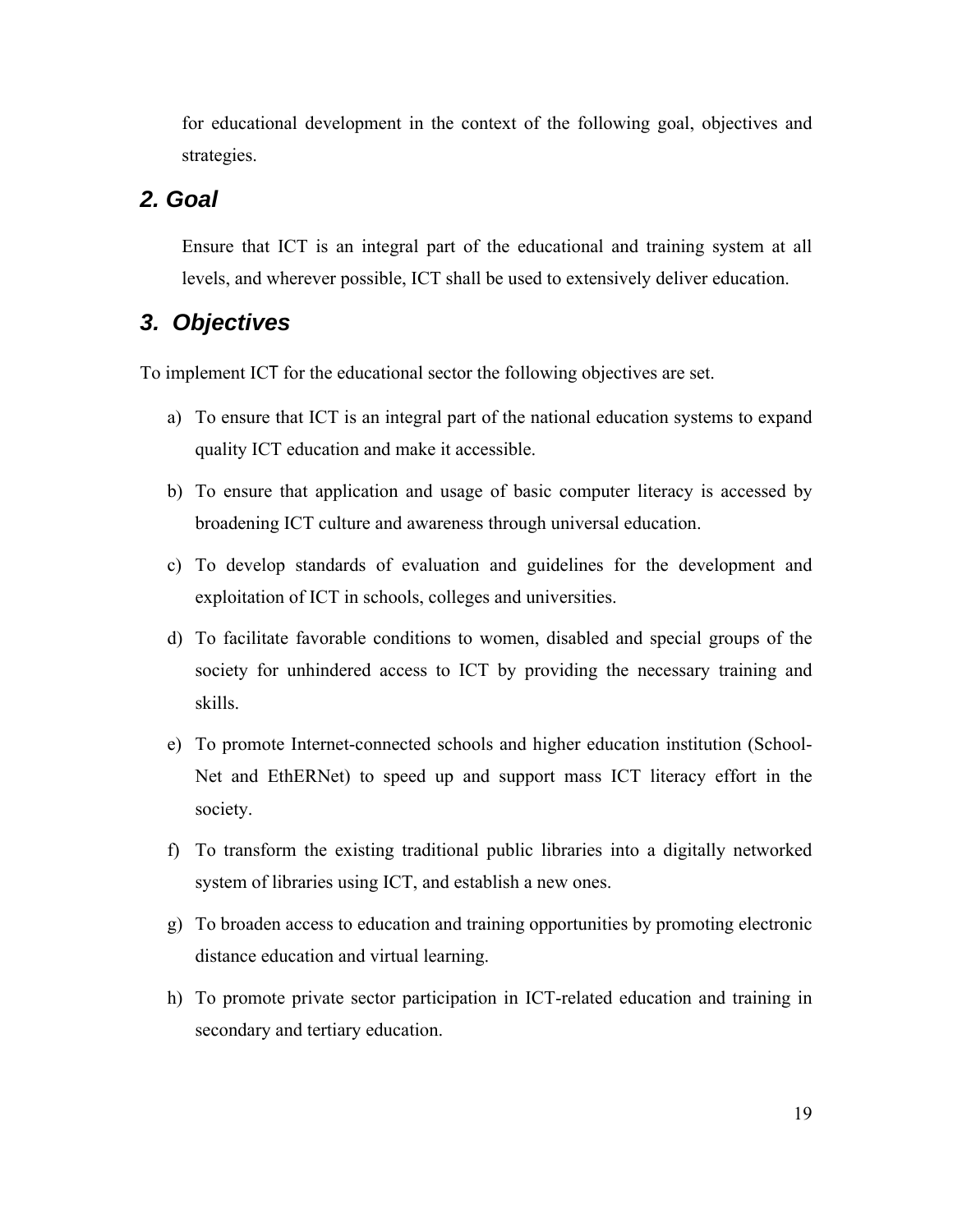i) To collaborate with the private sector, bilateral, and multilateral organizations and institutions in promoting ICT-related education and training within the country.

#### *4. Strategies*

To implement ICT for the educational sector the following strategies will be implemented.

- a) Upgrade school's curricula to include ICT education in colleges and universities.
- b) Achieve a critical mass of computer literate ICT teachers by availing training to teachers, as well as, improving their working conditions.
- c) Encourage the production, acquisition and mass distribution of educational materials, basic electronic media and facilities at affordable prices.
- d) Devise affordable financial packages and schemas for teachers and students to acquire ICT products including computer hardware and software.
- e) Expand the on-going electronic education program to embrace all levels of education and training across the country.
- f) Link academic institutions and libraries electronically so as to enable both teachers and students access recent knowledge and information resources.
- g) Encourage the production, acquisition and distribution of digital educational materials.
- h) Develop special ICT training programs for women and the disabled in order to address gender and social inequalities.
- i) Facilitate Public Private Partnerships to mobilize resources in order to support elearning initiatives.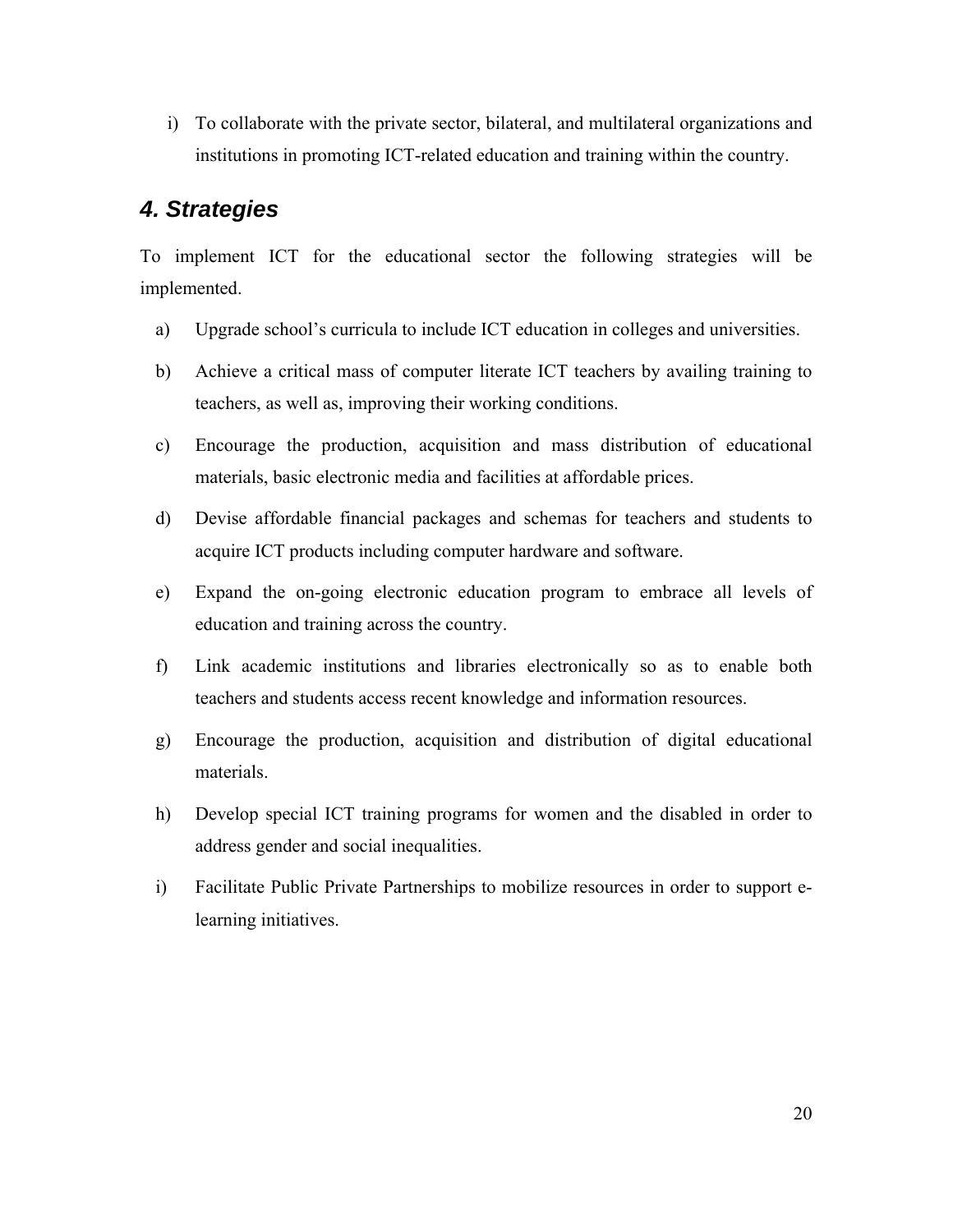### *2.8.2 ICT for Improved Health Service*

#### *1. Overview*

Several countries are known to exploit ICT in the modernization of their health sector. Its specific applications include the delivery of health services in areas such as telemedicine, health sector management, database on health information, health education, etc. The application of ICT in support of health service delivery is of particular importance to countries such as Ethiopia with underdeveloped infrastructure and with a large segment of the population living inaccessible rural areas.

The government will commit itself to a nation-wide application of ICT for health sector service delivery, with the following specific goal, objectives and strategies.

#### *2. Goal*

Modernize and expand improved health services coverage using ICT.

#### *3. Objective*

ICT for Improved Health Service will have the following objectives.

- a) To ensure the effectiveness of the national health policy and strategy, which is based on preventive measures, through public dissemination of medical information using the Internet on basic health care and ways to prevent contagious diseases.
- b) To establish a general database of health information center and disseminate information aimed at improving health service delivery, coverage and quality across the country.
- c) To introduce a Health-Net program for health professionals to keep abreast of developments on diseases and their cures.
- d) Linking hospitals, health research institutes and health centers with information network at the federal and regional levels.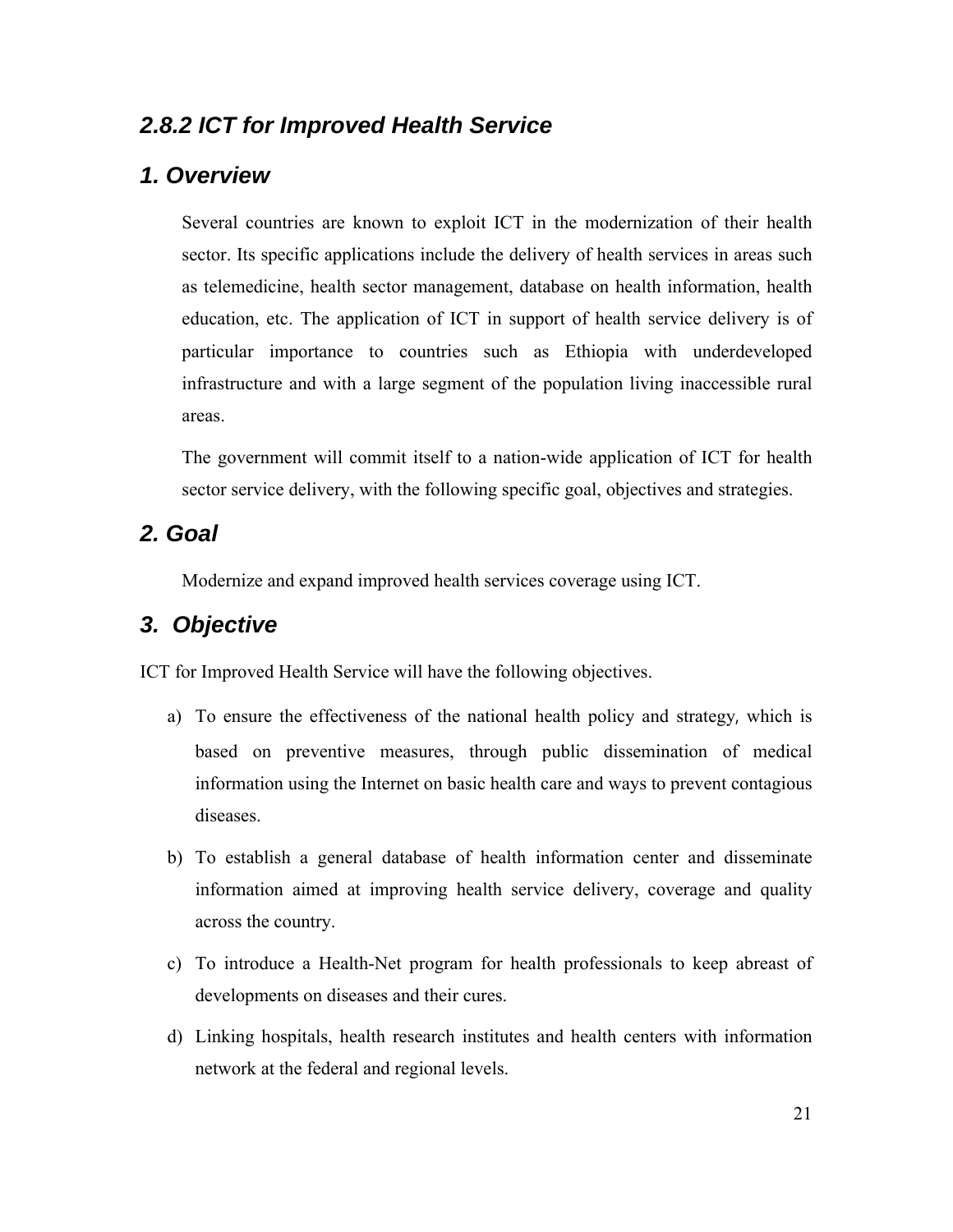## *4. Strategies*

To implement the ICT for Improved Health Service the following strategies are developed.

- a) Develop and implement the national health information systems.
- b) Create an electronic information network for rapid access by health professionals throughout the country on health, pharmaceutical information, etc.
- c) Upgrade and modernize the administration and management of health service across the country using ICT.
- d) Promote the development of telemedicine applications and improve access to cost effective health care services across the country.
- e) Use ICT to disseminate health messages to prevent the spread of disease.
- f) Develop and implement applications which promote access to cost effective health services throughout the country.
- g) Provide training using ICT, including distant education, for health professional.

#### *2.8.3 ICT for Modern Agricultural Sector*

#### *1. Overview*

Agriculture forms the backbone of Ethiopia's Economy. It employs over 80 percent of the rural population and accounts for an equally large share of export earnings.

In recognition of the potential use of ICT for agriculture modernization, the government is committed to the exploitation and application of ICT in the context of the following goal, objectives strategies.

#### *2. Goal*

To improve the productivity and competitiveness of agriculture through the application of ICT by plan, by implementation, by follow up and by the process of information exchange.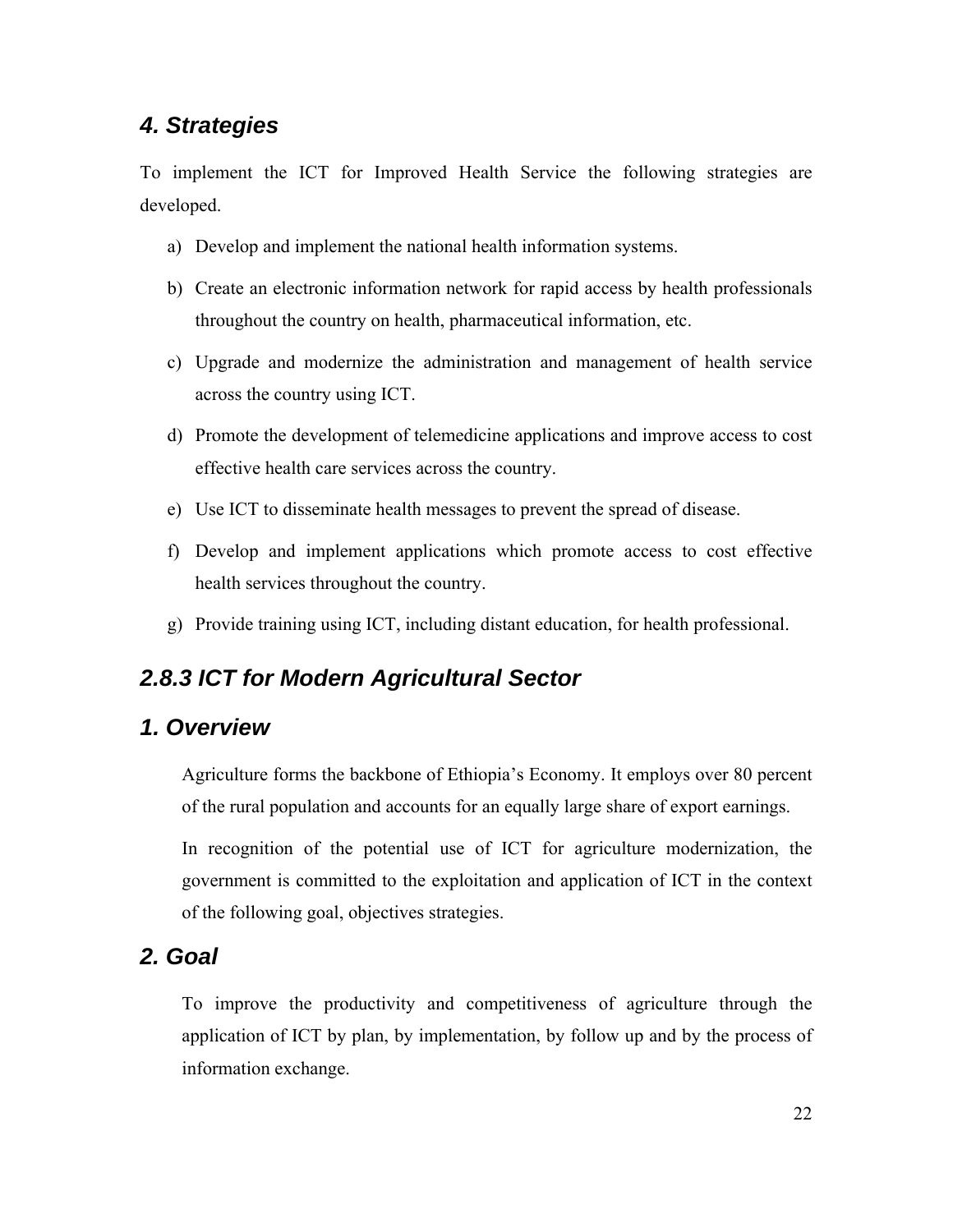## *3. Objectives*

ICT for Modern Agricultural Sector will have the following objectives.

- a) To improve the agricultural sector productivity by the application of ICT.
- b) To support the agricultural products to be competitive globally using ICT services during the process of production and commodity exchange.
- c) To develop and maintain nation-wide geographical information system to monitor agricultural land use and natural resources management.
- d) To ensure sustainable and rapid development through the application of ICT in agricultural development.

#### *4. Strategies*

To implement the ICT for Modern Agricultural Sector the following strategies are devised.

- a) Develop and implement integrated agricultural development information system (Agri-Net).
- b) Create integrated and harmonized agricultural information disseminating system so as farmers and pastoralists across the country have access to information.
- c) Expand modern agricultural marketing system to provide farmers and pastoralists with agricultural data and information by using ICTs to establish rural multimedia centers and information terminals.
- d) Promote the application of ICT by agro-based industries to enable them add value to the country's agricultural produce.
- e) Establish a national agricultural data center to promote the country's agricultural resource potential.
- f) Facilitate access to regional agro-meteorological database and early warning systems at federal, regional and district levels.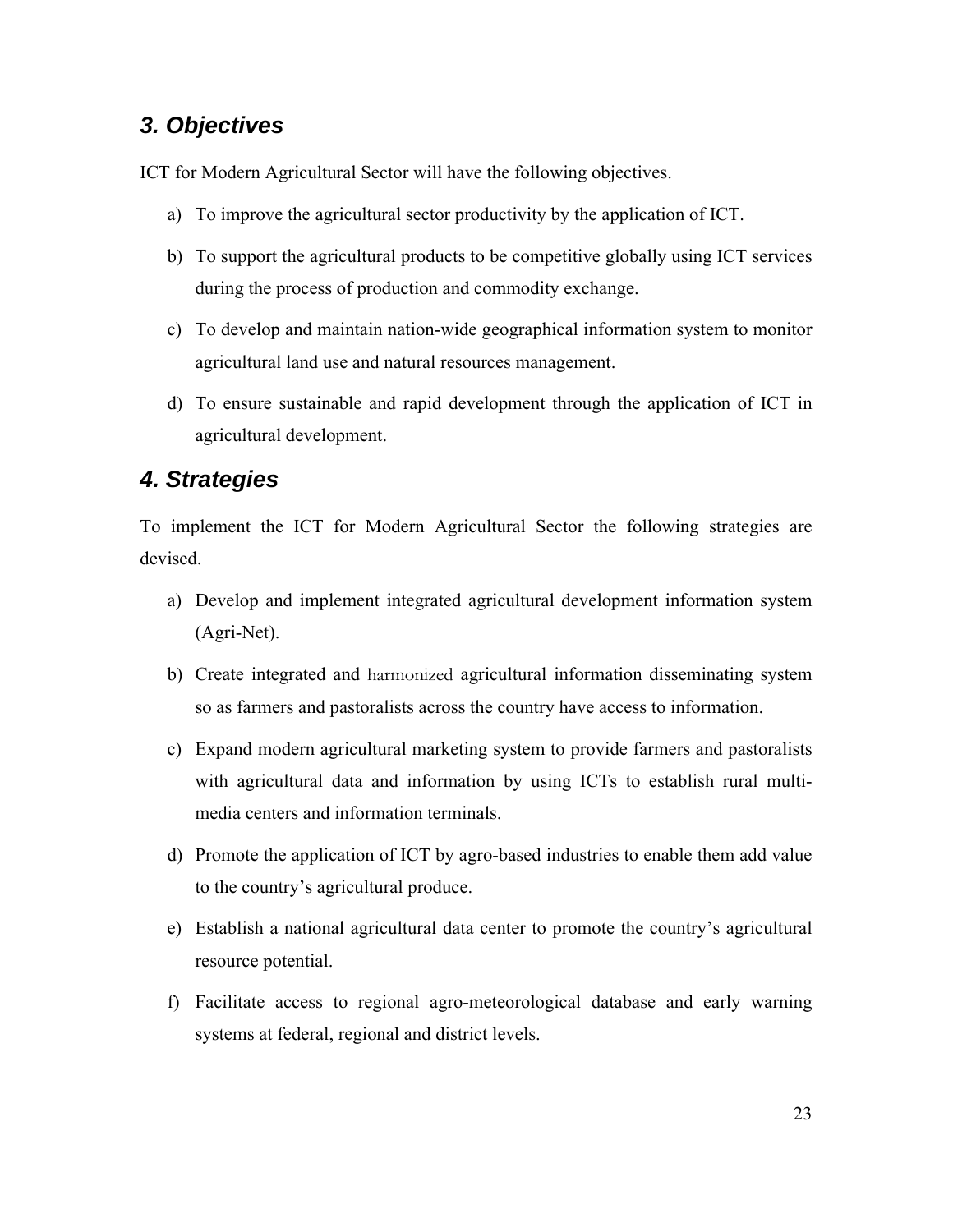- g) Encourage farmers' and pastoralists associations to advertise their produces through the Internet.
- h) Establish electronic animal monitoring system that is able to track the entire livestock life cycle thereby enhancing safety and increasing confidence for wholesalers and retail consumers.
- i) Establish community based information centers offering basic computer skills to farmers, pastoralists, extension workers and other beneficiaries in rural areas.

## **2.9. ICT Industry Development**

#### *1. Overview*

It is obvious that the development of the economy in general and ICT in particular, critically depends on active participation of the private sector. Even though the ICT industry sector at present is quite small, it has shown dynamic growth in recent years. At present, individuals and small businesses are providing services and employment.

Since the private sector plays a crucial role in accelerating the development of ICT industry, the Government is committed to removing obstacles constraining its development.

#### *2. Goal*

Develop an efficient and globally competitive ICT Industry.

### *3. Objectives*

ICT Industry and the Private Sector Development will have the following objectives.

- a) To take necessary measures that benefits the private sector from the expansion and consolidation of ICT industry development.
- b) To encourage domestic and foreign direct investment environment for the development of ICT.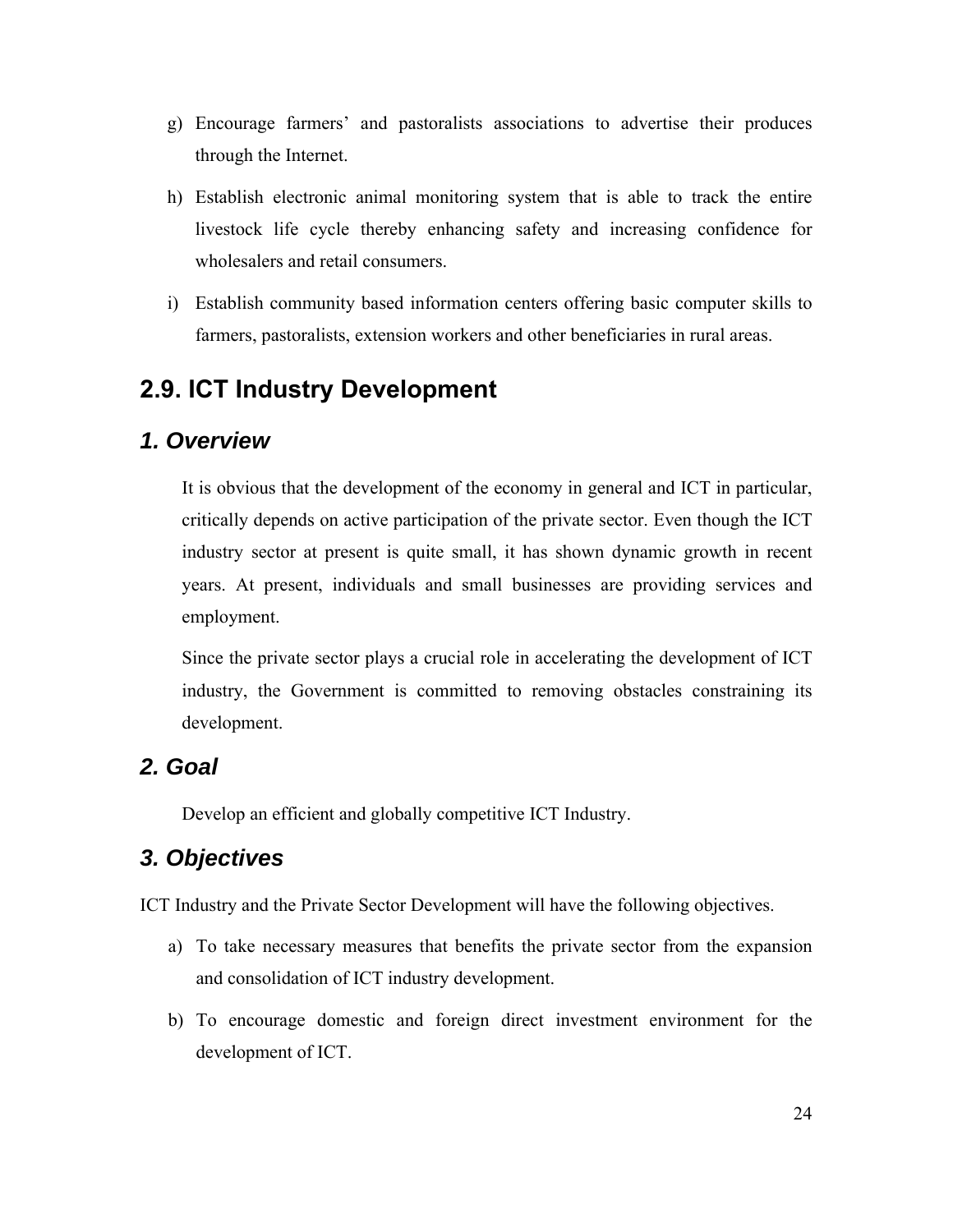- c) To develop the competitive capacity of the private sector in national and international markets.
- d) To encourage the private sector to provide and expand ICT services to rural areas.
- e) To promote ICT as a tool for employment opportunities and entrepreneurial development in small businesses.
- f) To support enterprises which produce electronic out puts for the purpose of public services.

#### *4. Strategies*

In ICT Industry and the Private Sector Development the following strategies will be implemented.

- a) Create and enabling legal, regulatory and institutional frame work that encourages domestic and foreign direct investment.
- b) Encourage and support the private sector with special incentives that would enable it develops into a globally competitive ICT industry and service provider.
- c) To give proper support to the private sector to play its role in the endeavor to use ICT as a development tool.
- d) Offer special incentives to the private sector to provide ICT services to rural areas.
- e) Establish ICT business incubators.
- f) Promote the development of ICT parks.
- g) Develop an ICT manufacturing information system featuring data on production, employment and trade as well as investment and other incentives to market the status and potential of the industry.
- h) Organize local and international exhibitions and workshop to foster the experiences and to build business-to-business relationship.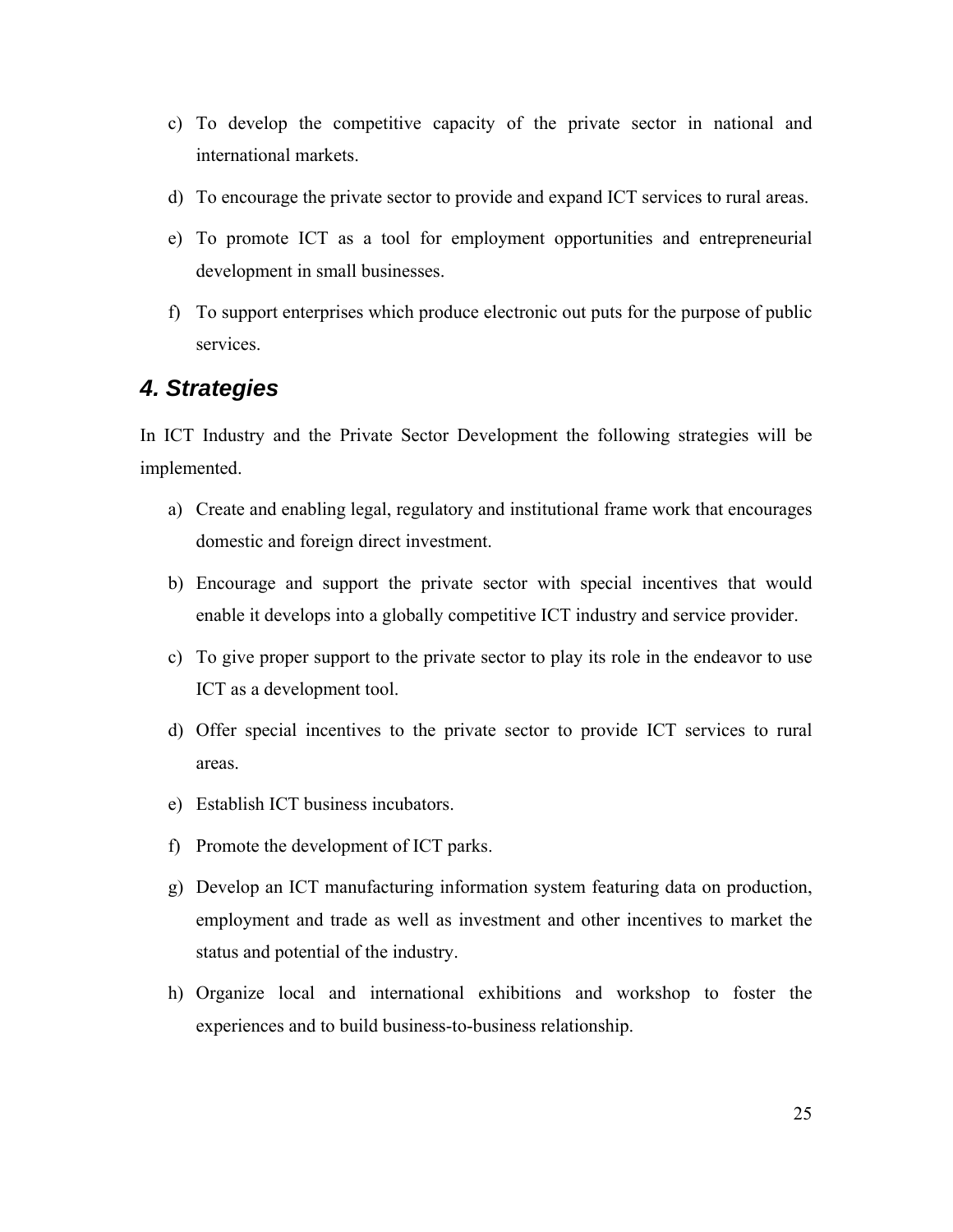## **2.10. Computer and Related Services Development**

#### *1. Overview*

A robust national software system is essential to maximize effective use of ICT and ensure its sustainability. Applications, services and content all need to be adapted to the local context and languages. At the same time, there are opportunities for Ethiopia to develop the export potential of the sector. The national software development and related services industry can help modernize the economy, contribute to economic growth and create jobs.

Building a strong software and computer services industry requires capacity building, developing quality assurance standards, creating an enabling business environment, enhancing access to finance, ensuring an appropriate legal environment, ensuring availability of e-payment systems and last but not least, boosting domestic demand.

#### *2. Goal*

To create strong national software industry to enhance the development impacts of ICT on the usage of computer and related services.

## *3. Objectives*

To improve Computer and Related Services the following objectives are set.

- a) Facilitate growth of computer software and services, particularly local SMEs;
- b) Encourage domestic and foreign investment for the development of computer software and services.
- c) Develop the competitive capacity of the computer software and services in national and international markets.
- d) Leverage the computer software and services sector to develop locally relevant applications, software and services that can be exported.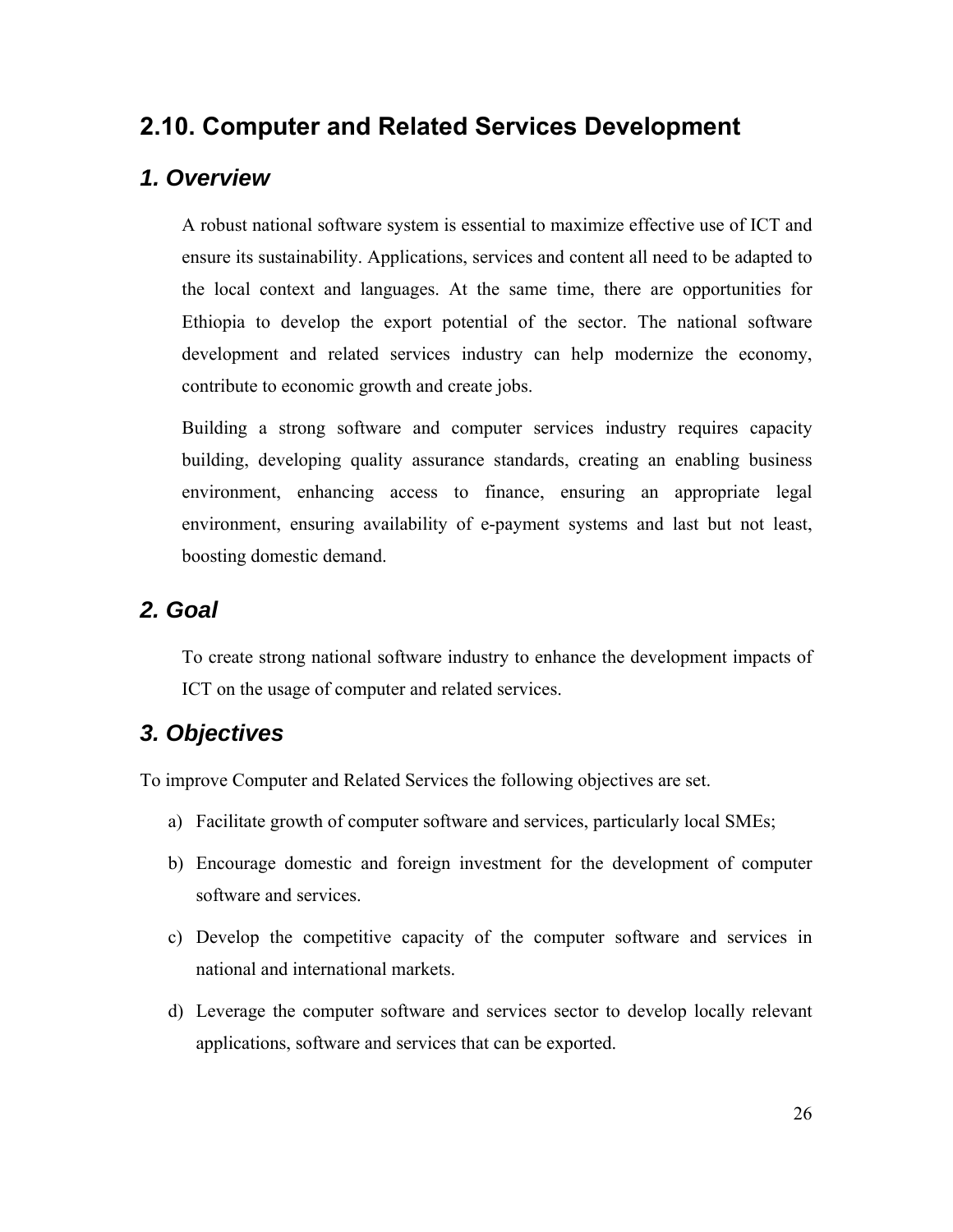### *4. Strategies*

To improve Computer and Related Services the following strategies will be implemented.

- a) Leverage the ICT Village to provide incentives for software developers and for foreign investment.
- b) Facilitate access to finance through steps such as guaranteed loans for micro and SMEs and incentives for the creation of venture capital funds.
- c) Encourage companies in the mobile sector to support mobile application software developers through mobile labs, competitions, internships, etc.
- d) Promote certification and quality assurance.
- e) Promote software skills development through the education system and private sector.
- f) Stimulate demand through public procurement and promotion of greater use by private sector.
- g) Develop program to grow software and hardware exports.
- h) Facilitate electronic payments.

## **2.11. ICT for Entrepreneurship and Innovation**

#### *1. Overview*

The emergence of small entrepreneurs developing innovative products is a trend visible throughout the world. Though many fail, those that manage to scale up create jobs at a disproportionate rate. Start-up founders are also young and college educated and thus can help alleviate unemployment among university-educated youth. Successful tech start-ups have a significant impact on business models through the introduction of new goods and services that are typically ICT enabled. Social entrepreneurs are relevant in Ethiopia's context through the application of goods and services with development impacts.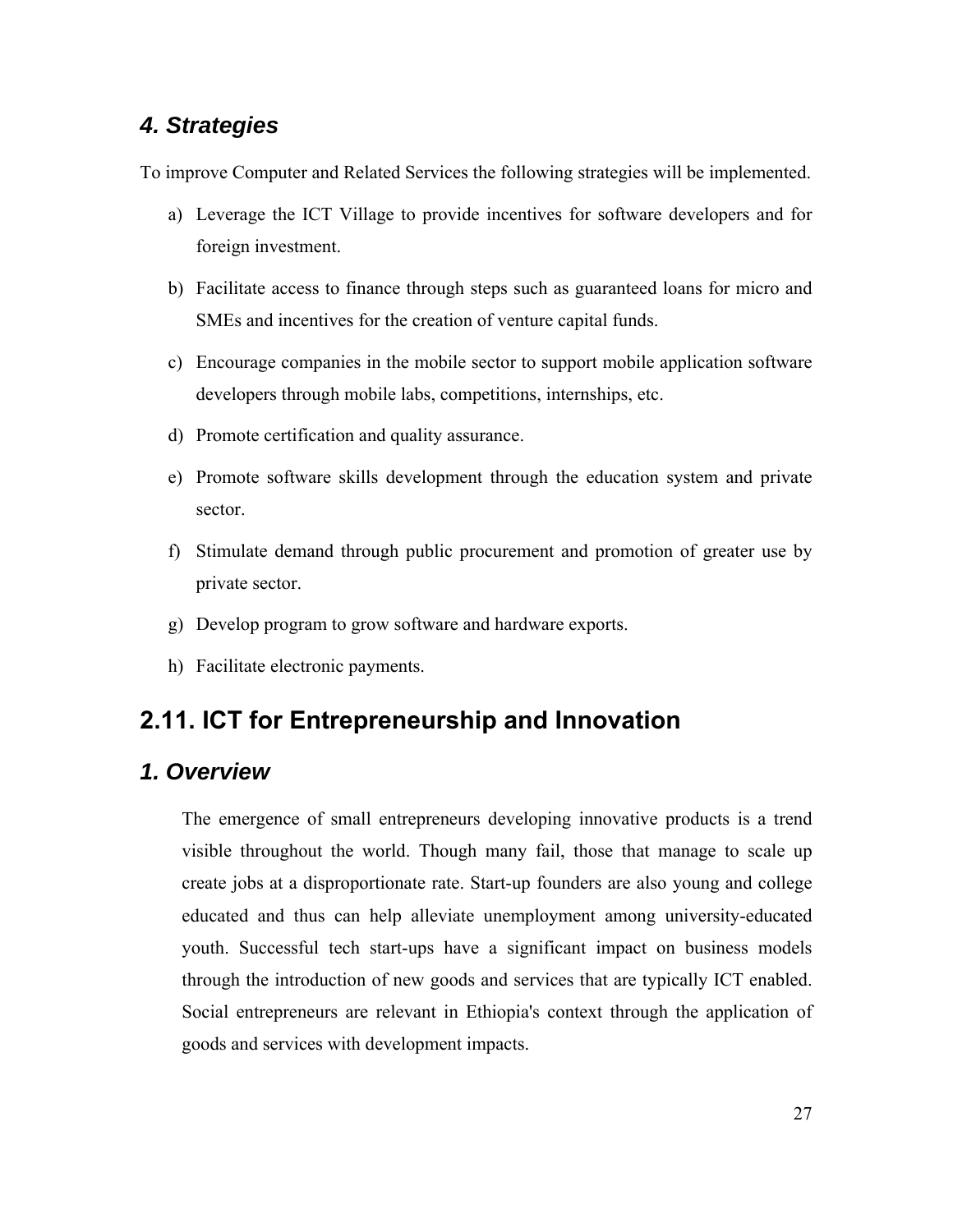#### *2. Goal*

To enable a vibrant ecosystem for innovative entrepreneurs.

#### *3. Objectives*

To encourage ICT for Entrepreneurship and Innovation the following objectives are set.

- a) To create a thriving startup ecosystem.
- b) To facilitate the growth of social entrepreneurs.

### *4. Strategies*

To encourage ICT for Entrepreneurship and Innovation the following strategies will be implanted.

- a) Encourage and support the local private sector particularly SMEs with special incentives that would enable them to participate in the ICT manufacturing industry.
- b) Leverage the ICT Village for incubation and acceleration of startups.
- c) Facilitate the startup business environment in areas such as business registration.
- d) Promote networking among the startup community through events, workshops, and competitions and foster links between startups and larger companies.
- e) Introduce dedicated funding options for small tech entrepreneurs.
- f) Tap the innovative ideas of social entrepreneurs for their potential in relevant areas such as government, health, education and rural development.
- g) Facilitate and promote e-payment solutions.

## **2.12. ICT for Youth and Women**

#### *1. Overview*

Across the world technology has played an important role in empowering role for youth and women. It has helped them mobilize, collaborate and given them a voice.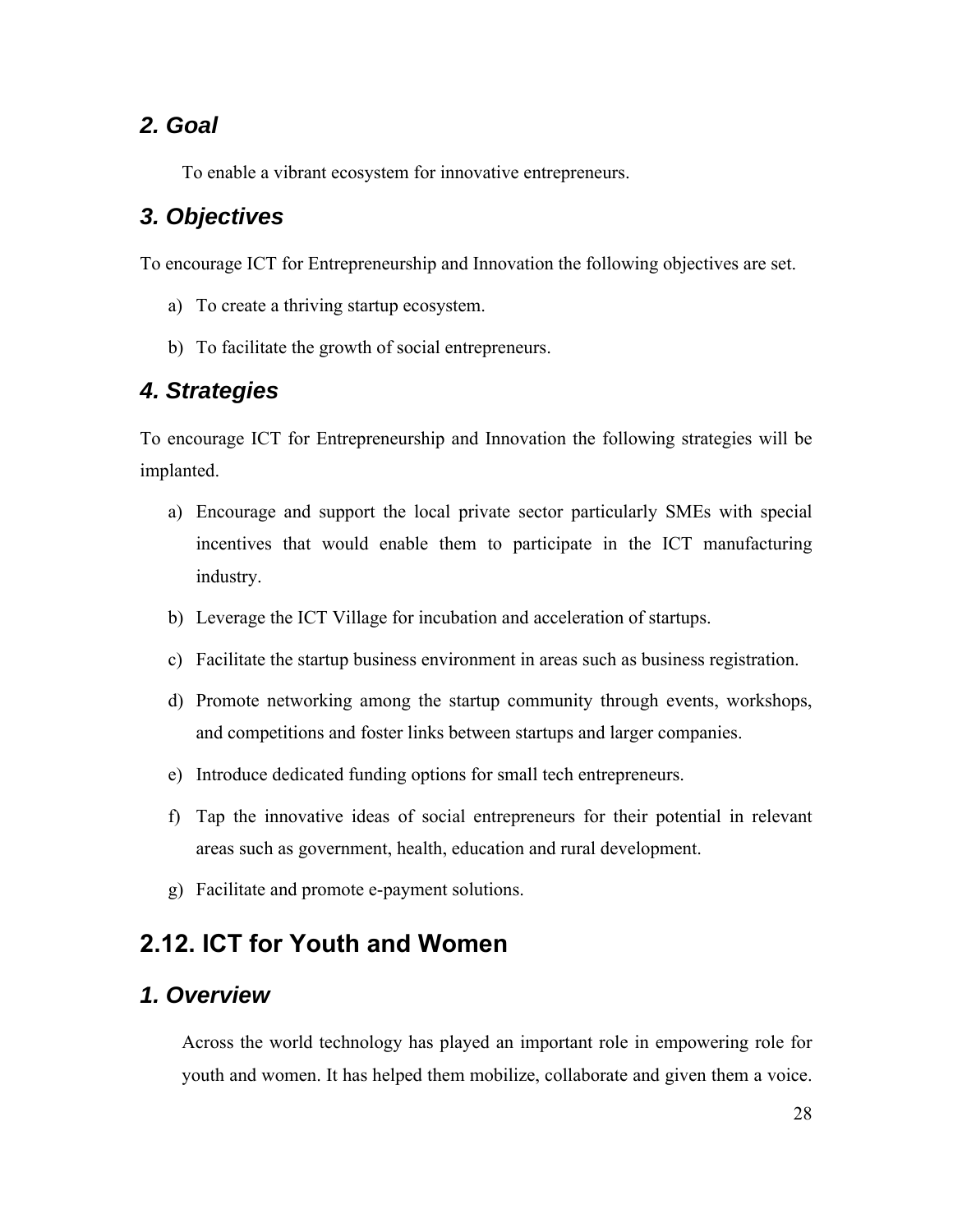It has connected young people and women across geographical divides to respond to social concerns.

ICT can engage and motivate youth and women to get involved in developing and learning about their communities and thus forge increased commitment and empowerment. Targeting youth and women, in particular, by promoting better and more inclusive access to ICT for enhancing their academic, social and economic development is crucial to closing the gender gap.

Promoting universal, non-discriminatory, equitable and affordable access of youth and women to ICT is central to ensuring digital and social inclusion. In recognition of these facts, the Government is committed to improving the access of ICT for Youth and Women through the following goal, objectives and strategies.

### *2. Goal*

Increase the benefit of access to various forms of ICT by youth and women across all the regions.

### *3 Objectives*

To deliver ICT for Youth and Women the following objectives are set.

- a) To ensure the provision of youth and gender friendly and safe access to broadband Internet across the whole country.
- b) To ensure that IT plays a key role as an empowerment tool, addressing access gaps relating to youth and women.
- c) To increase the number of youth and women in the ICT industry.

### *4. Strategies*

To deliver ICT for Youth and Women the following strategies will be implemented.

a) Ensure that the educational system provides equal opportunities for all students to develop advanced ICT skills and provide equal opportunities for women to work in ICT jobs.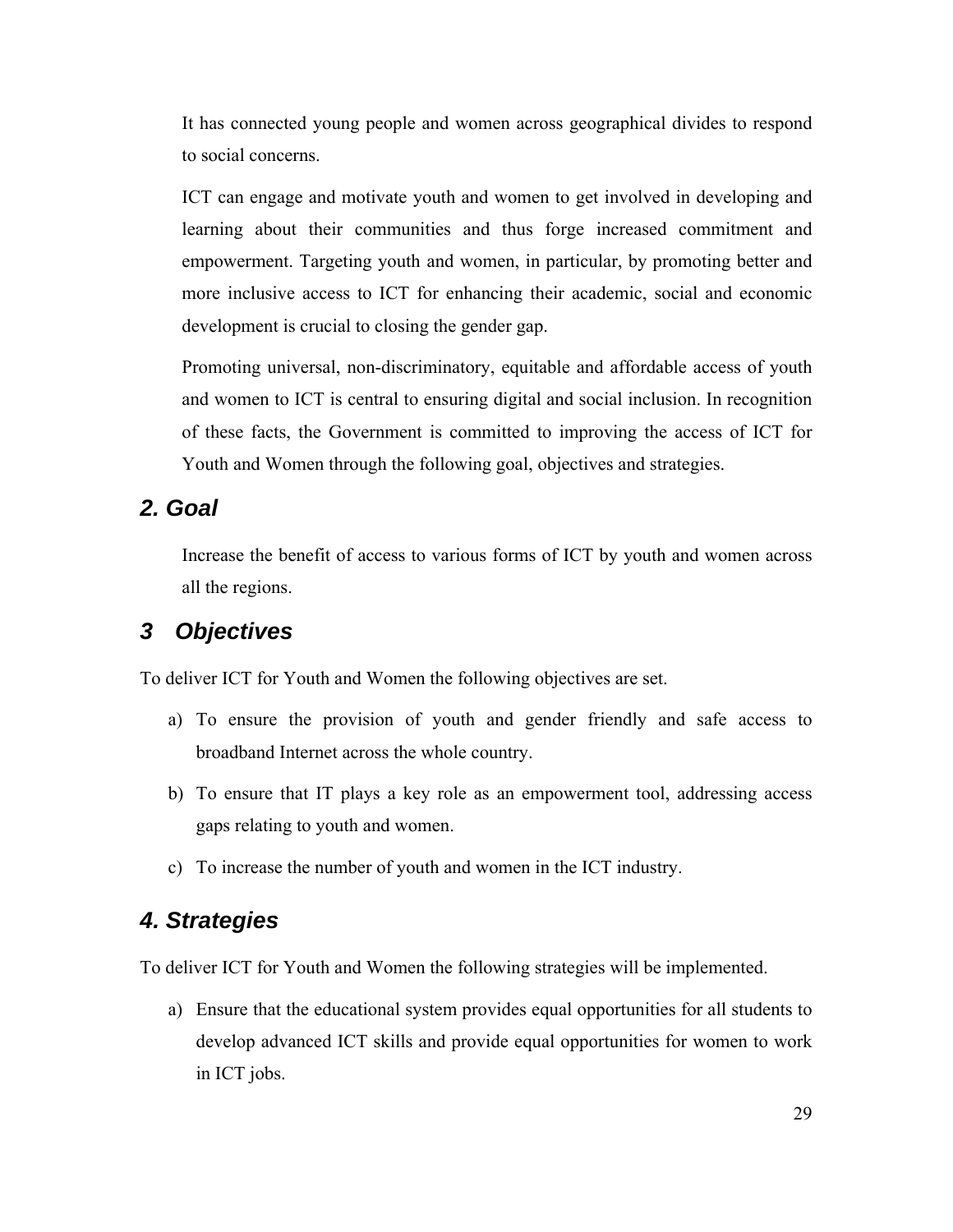- b) Provide free or subsidized ICT services for non-profit groups targeting youth and women.
- c) Ensure that the educational system provides equal opportunities for all students to learn how to use ICTs.
- d) Support young or female tech innovators and entrepreneurs through special programs, initiatives and competitions.
- e) Ensure the proper legal and corresponding computer framework exists to prevent the dissemination of harmful and offensive content or cyber-bullying which disproportionally affects youth and women.

## **2.13 Research and Technology Transfer**

#### *1. Overview*

The research and technology transfer activities in general and in the ICT sector in particular, are far from developed in Ethiopia presently. The Government considers investment in R&D a necessary precondition for a sustained development not only of ICT but also for scientific progress.

In recognition of the important role that research and development transfer plays in facilitating the country's socio-economic development process in general and ICT in particular, the Government commits itself to the following specific goal, objectives and strategies.

#### *2. Goal*

Develop the country's ICT research and development (R & D) capacity to support, facilitate and contribute to the development of the nation.

#### *3. Objectives*

To build capacity in ICT Research and Technology Transfer the following objectives are set.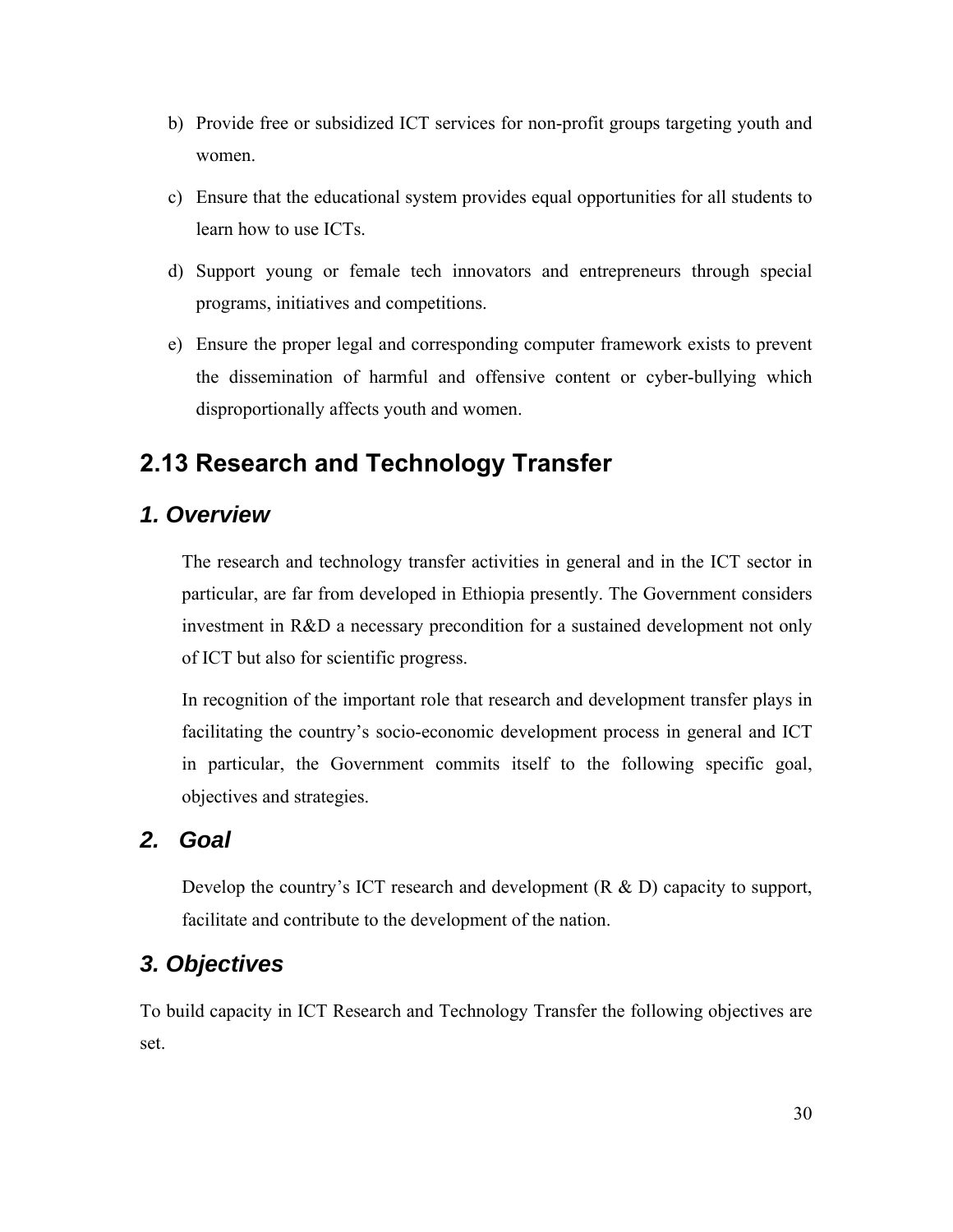- a) To ensure that research projects and programs aimed at solving logical problems, meet national needs and at the same time, enhance the development of professional skills.
- b) To support research and development transfer within research-oriented institutions such as higher educational institutions and laboratories.
- c) To harmers research and development transfer capabilities and global best practices by promoting collaboration between the country's ICT centers of excellence and those of other countries.
- d) To encourage participation in research undertakings by ICT professionals.

#### *4. Strategies*

To build capacity in ICT Research and Technology Transfer the following strategies will be implemented.

- a) Develop an ICT research and Technology transfer policy and strategy.
- b) Allocate adequate resources /budget to research and Technology transfer for hardware and software development, communications, information networks, technology etc.
- c) Promote applied and need-based research and Technology transfer activities so as to increase the levels of technological innovation.
- d) Promote research and Technology transfer in areas such as standard character-set, language interoperability, electronic dictionaries and thesaurus uses, and multilingual search engines for widely spoken indigenous languages, in order to facilitate accessibility.
- e) Network research Technology transfer activities conducted by public and private establishments for sharing best practices from lessons learned across sectors.
- f) Provide different incentives to the private sector to invest in research and Technology transfer activities.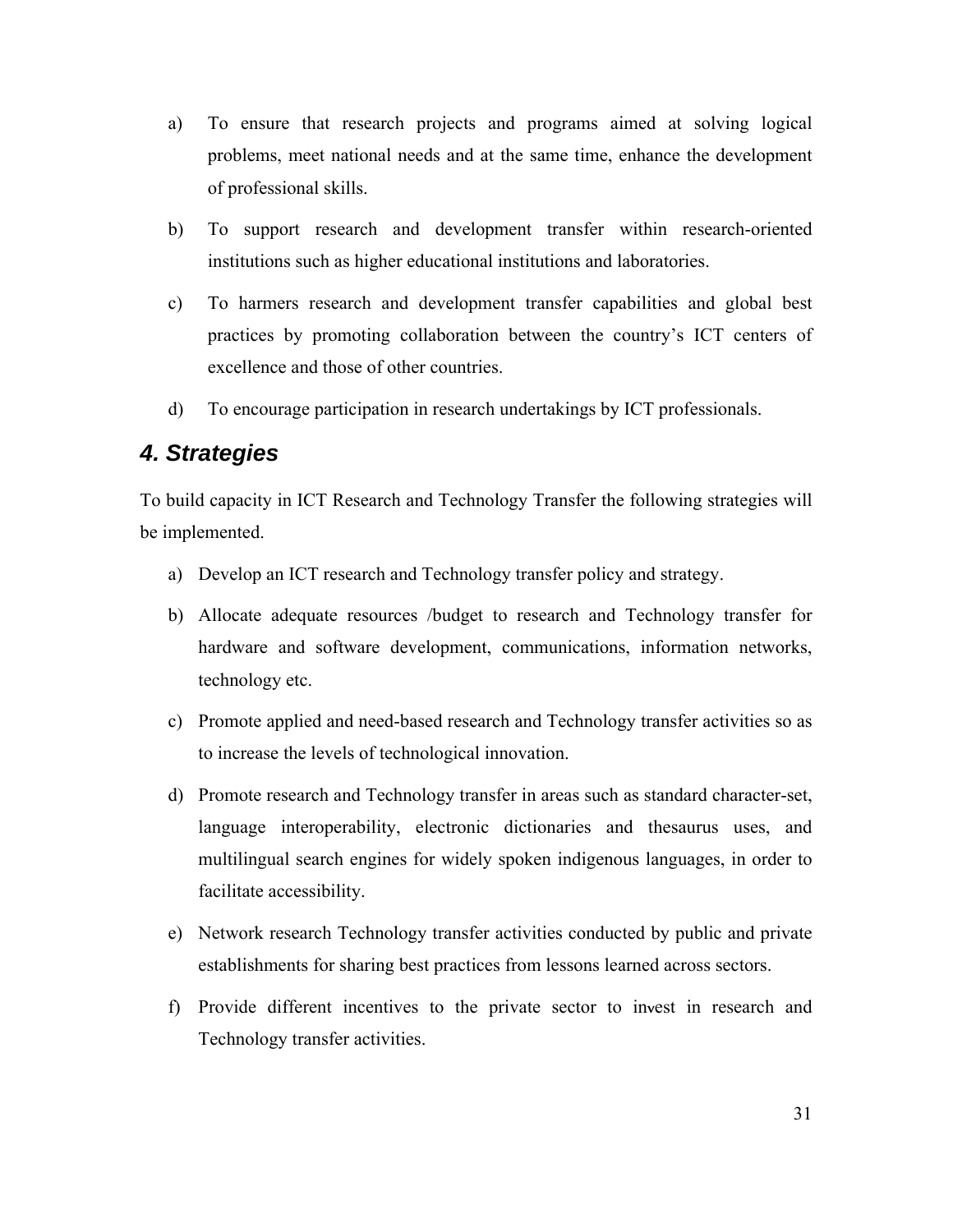g) Disseminate information on new development in ICT arising from research findings.

## **CHAPTER THREE**

### **A FRAMEWORK FOR POLICY IMPLEMENTATION**

### **3.1 Overview**

The priority issue of ICT policy is the required institutional framework to implement the policy. Because of the across the board nature of the ICT policy, the success of its implementation needs the involvement of all sectors and levels of government, the private sector, civil society organizations and the international community. From this perspective, it is imperative that the Government must create the necessary legal and regularly environment, mobilize public and private sector resources, strengthen and/or setup relevant institutions, and provide strategic leadership for implementing the policy. Strategic leadership is required to coordinate ICT initiatives across all sectors and regions and among all stakeholders involved in ICT development, each with specific roles and responsibilities. This will enhance cross-sectional linkages, optimize synergies and avoid overlapping of efforts, duplicity and wastage of scarce resources.

While the Government will assume leadership for implementing the policy, the following are the key stakeholders who will play specific roles expected of them.

- a) Government organizations
- b) The private sector
- c) Educational and research centers.
- d) Civil society organizations
- e) Mass Media
- f) Developmental partners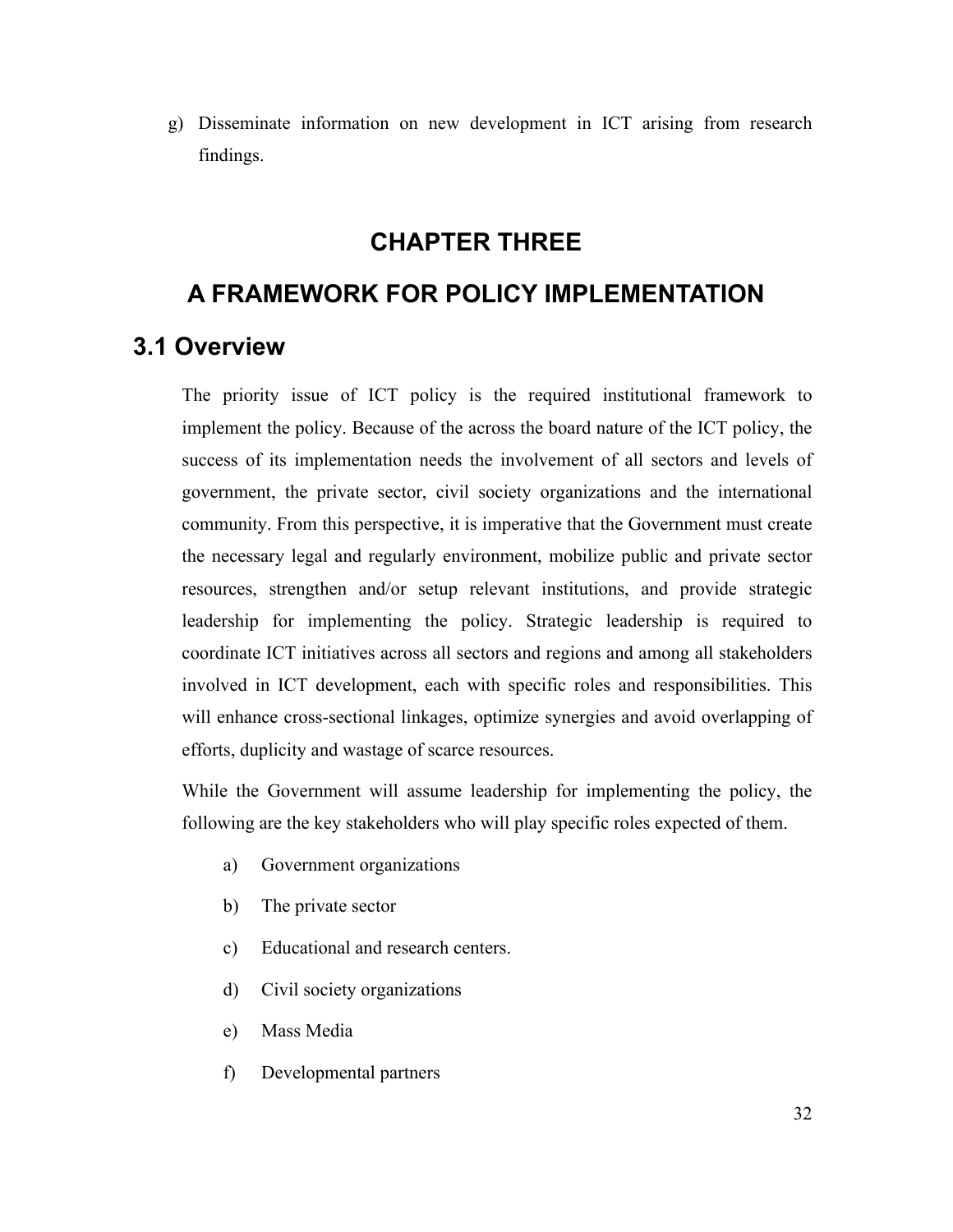g) The International Community, etc.

The Government will take appropriate measures to facilitate the implementation of ICT at federal and regional levels and to formulate sector based ICT policies, strategies, plans and programs. The private sector is also encouraged to contribute to these activities and play its role pro-actively.

#### **3.2. Institutional Structure /Arrangement/**

In recognition of the existing institutional short comings to support and facilitate ICT development, the Government has put in place the necessary institutional building blocks required for the development of a robust ICT sector. In part, the measures taken were dictated by the rapid evolution of the ICT industry world-wide and the similar situation being observed in Ethiopia. Amongst the measures taken thus far is the establishment of the Ministry of Communication and Information (MCIT) by merging the mandates and the responsibilities of the then Ethiopian ICT Development Agency, the then Ethiopian Telecommunication Agency and the mandate given for the communication wing off the then Ministry of Transport and Communication. The Ministry is given a mandate to formulate ICT policies and strategies, and coordinate their implementation. The Ministry's basic objective is to create a conducive environment for the development of ICT; and for its effective application in the process of national development. Its important function is to "use information and communication technology" in such a way that it contributes to the nation's socio-economic development and the building of democracy and good governance. Other key players and stakeholders facilitating and supporting the development and implementation of ICT in Ethiopia include the Ethiopian Science and Technology Ministry, Information Network Security Agency (INSA), the Ethio telecom, the Ethiopian Broadcasting Authority and the ICT unit for Educational sectors.

Additionally, to support the implementation of ICT policy due consideration will be given to the following issues.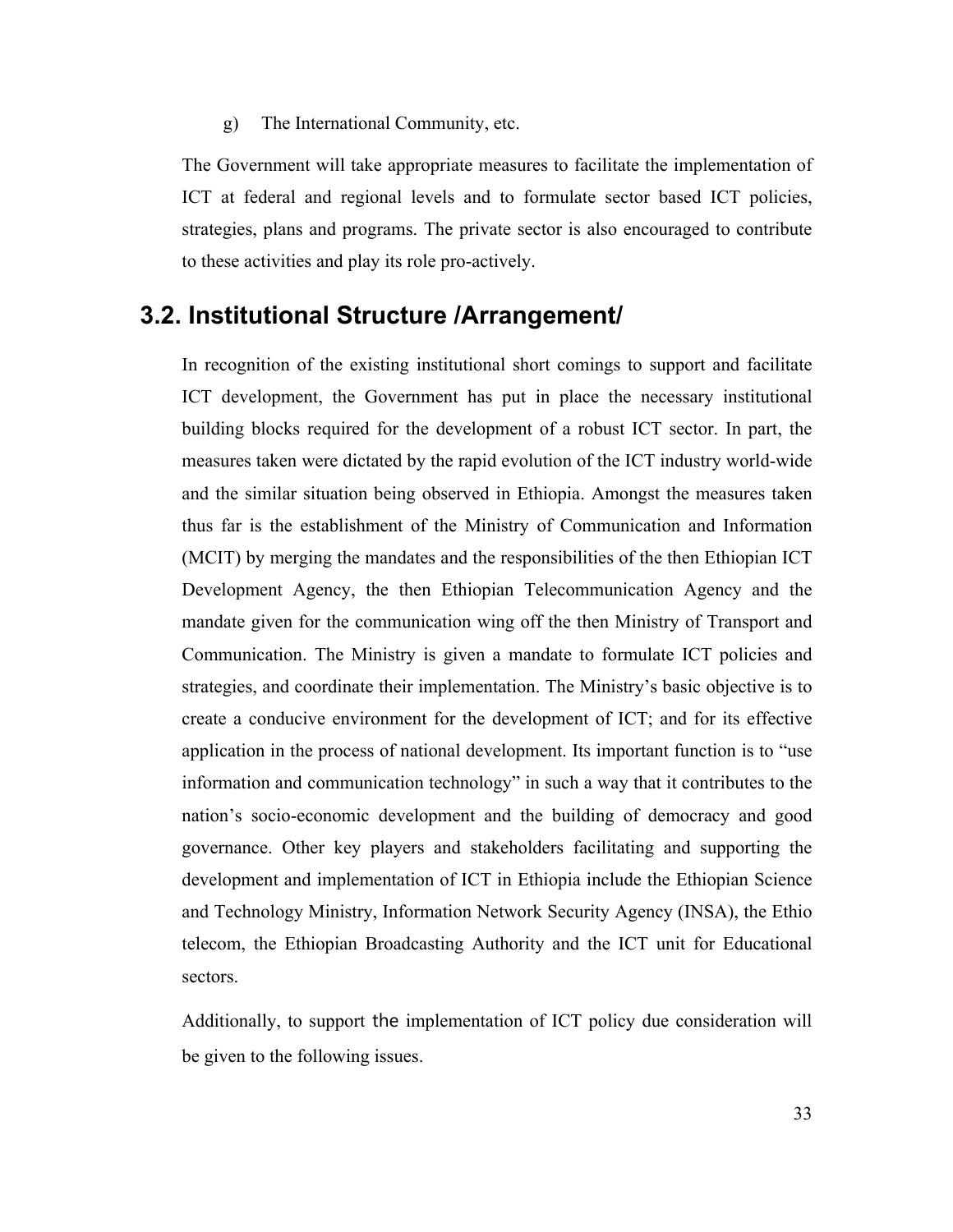- a) Establishing a National ICT council (NICTC), members of this council will constitute representatives of the academic, professionals and civil society organizations.
- b) Establishing a body that coordinates and supervises those government institutions with national responsibilities to supervise and monitor the implementation of ICT basic development policy as well as the sector.
- c) Developing adequate and sustainable capacity at all levels of government and across different sectors for formulating and implementing national ICT programs and projects.
- d) Articulating public and private sector partnership modalities for national ICT development.
- e) Integrating on-going ICT related programs and projects into national ICT development plans and programs.

The Government will further commit itself to making the necessary changes to existing institutions as well as make new arrangements, as and when the need arises, to facilitate implementation of the policy. The various elements of the policy need to be revised periodically with changes in the country's development priorities as well as global ICT environment.

## **3.3. Monitoring and Evaluation**

It is necessary to put in place mechanisms to ensure that the development and implementation of ICT policies and strategies, as well as plans and programs are well coordinated. In this regard, Ministry of Communication and Information Technology is given the responsibility for coordinating, monitoring and evaluating implementation of the policy. The Ministry will provide the institutional framework for designing mechanism to ensure that implementation of the policy is on track, and that it is regularly monitored and evaluated. This is in order to ensure that policy goals, objectives and targets are achieved, and that corrective and timely measures are taken, including revision of the policy when the need arises.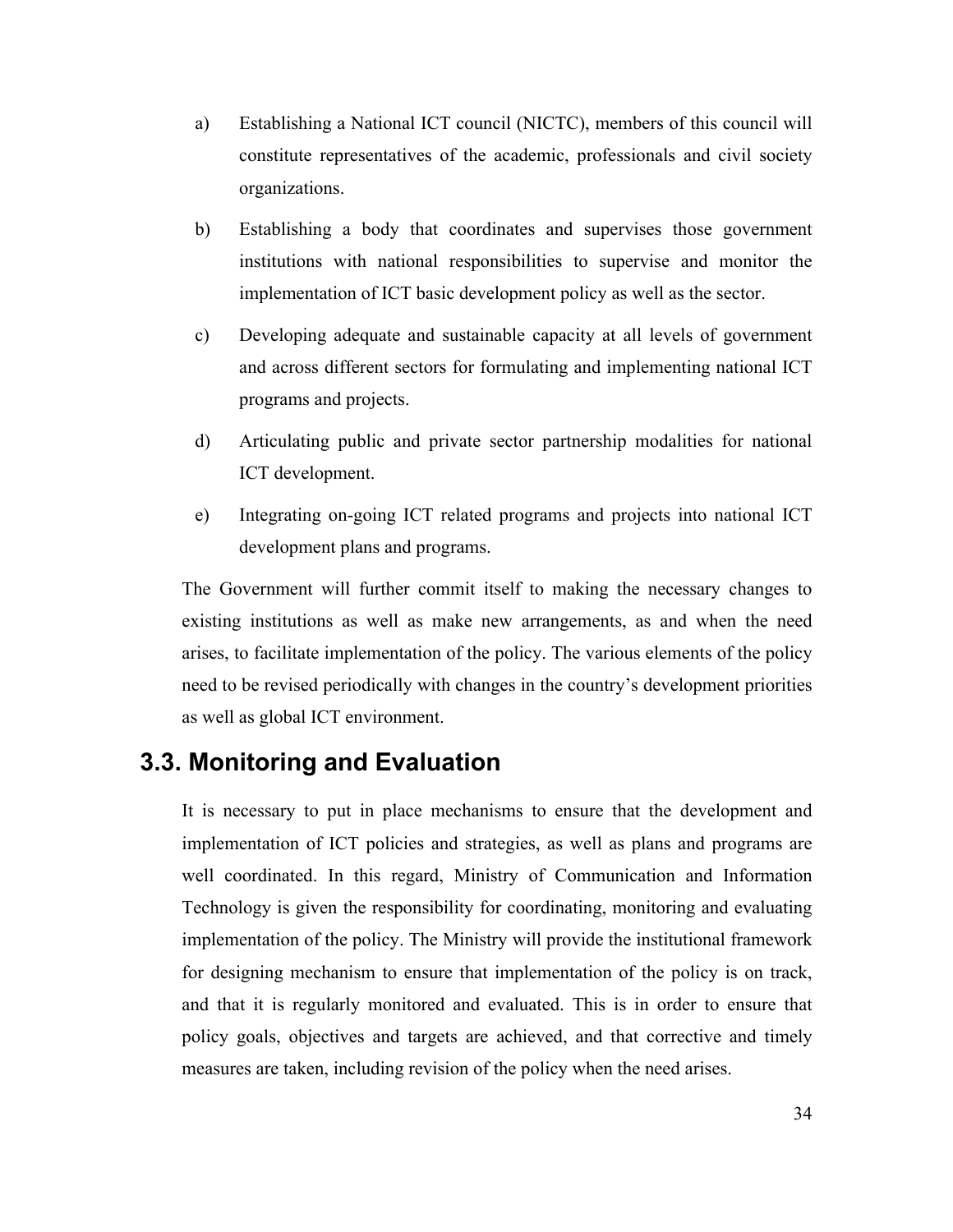The ICT Policy and Strategy implementation coordination, monitoring and evaluation mechanisms include the following activities.

- a) Facilitating and coordinating the national ICT policy, plans, programs and strategies.
- b) Ensuring that there are no duplications or overlapping of efforts which result in wastage of resources in the process of ICT plan and program development.
- c) Establishing performance indicators and targets to measure effectiveness.
- d) Setting standards to ensure effective project management and accountability for national and sector specific programs and projects.
- e) Creating a website to allow ICT users, throughout the country, to provide voluntary reports on actual broadband speeds (for instance, by using a speed monitoring app) and on service quality and outages
- f) Strengthening partnership and collaboration with regional and international organizations for best practices.
- g) Actively promoting the development of ICT as a sector in collaboration with stakeholders.
- h) Recruiting and retaining competent and qualified staff for Ethiopia's accelerated ICT development by enhancing the Ministry's financial capacity.

#### **3.4. The Way Forward: National ICT Master Plan**

The implementation of the policy entails the development of a national ICT master plan along with the mobilization of the requisite resources for its implementation. The master plan defines benchmarks, targets and responsibilities for monitoring and evaluating performance in policy implementation. Government agencies will formulate their specific plans and programs within the framework of the objectives